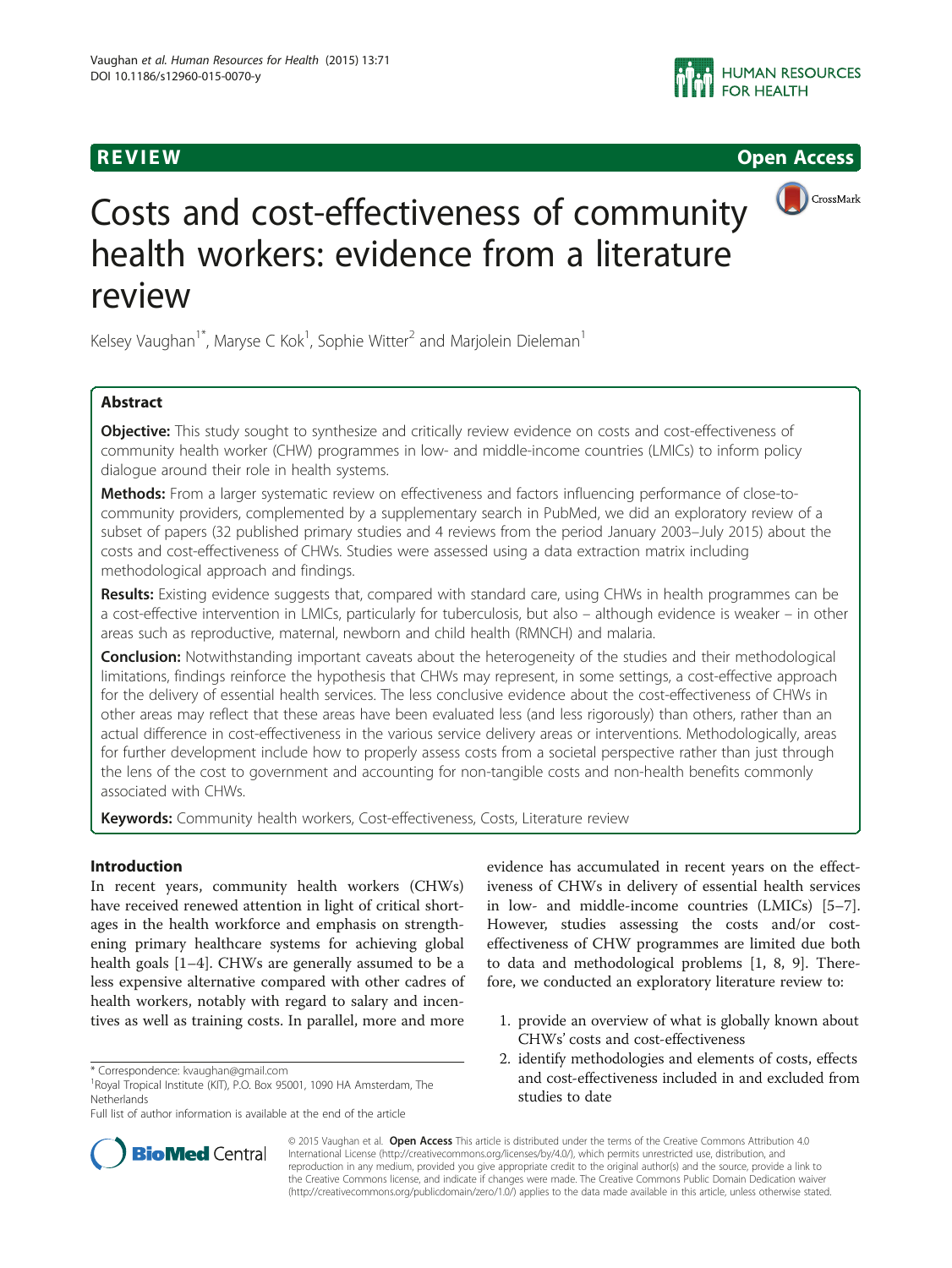3. discuss appropriate methodologies for evaluating the costs and cost-effectiveness of CHWs.

As this was an exploratory review, no estimates in monetary terms (dollar values) are presented. Nonetheless, the overall conclusions about the costs and costeffectiveness of CHWs will serve to inform policy dialogue around the role of CHWs in health systems, and findings about methodologies will encourage researchers to properly assess the costs and costeffectiveness of such programmes.

# **Methods**

### Definitions

For the purpose of this literature review, the definition of CHW that we used is the following [\[6\]](#page-14-0): "Any health worker carrying out functions related to health care delivery; trained in some way in the context of the intervention, and having no formal professional or paraprofessional certificate or degree in tertiary education". Costs are defined as the resources, either expended or foregone, associated with implementing a health programme or treatment. Costeffectiveness as a study type is defined as "one form of economic evaluation where both the costs and consequences of health programmes or treatments are examined" [\[10](#page-14-0)]. When comparing two programmes or scenarios, intervention A is said to be more "cost-effective" than intervention B when programme cost per unit effectiveness for A is less than for B. "Cost-effective" may also refer to a comparison with a threshold or benchmark. In the rest of the paper, we refer to consequences as benefits or effectiveness, defined as the change in desired outcome due to the intervention or programme. We refer to final patient outcomes (change in health status and/or well-being) wherever possible; where not available, measurable intermediate patient outcomes (for example, number of patients visited and number of visits conducted) and measurable CHW provider outcomes (for example, improved CHW productivity) are used.

#### Search strategy

We used the search results from a larger, systematic review on factors influencing performance of close-tocommunity providers, which included searching the EMBASE, PubMED, Cochrane, CINAHL, POPLINE and NHS-EED databases for the period January 2003 to April 2013 [\[2](#page-14-0)] as well as a manual search of reference lists of all papers. This broader review included quantitative, qualitative and mixed method studies, all in English, about CHWs working in promotional, preventive or curative primary healthcare in LMICs. From that search, we extracted costing studies, studies that assessed the costs and effects of a single CHW intervention and economic evaluations assessing the costs and benefits of at least two CHW interventions. We conducted an additional search in PubMed for articles published during the same period to verify the existence of any further relevant papers (see Table 1); this search was later updated to include articles published from May 2013 to July 2015. The search strategy is summarized in Figure [1](#page-2-0) while the full search strategy is presented elsewhere [[2\]](#page-14-0).

#### Review approach

Three reviewers jointly developed two separate data extraction matrices. The first matrix captured the study or model's overall methodological approach as well as specifics regarding how costs, effects and cost-effectiveness of the CHW programme were assessed. The overall methodological approach included study design, perspective, time horizon, discounting, year of costing and currency, intervention and comparator(s), setting, scenarios, sensitivity analysis and software. In terms of costs, the data extraction form captured programme (training, recurrent, capital and overhead/indirect) and patient costs, costs averted, how costs are reported and data sources. A review of the outcomes included both patient and provider outcomes and was defined as final patient outcomes (change in health status and/or wellbeing), measurable intermediate outcomes (for example, number of patients visited and number of visits conducted)

| Table 1 Search details of the supplementary search |  |
|----------------------------------------------------|--|
|----------------------------------------------------|--|

| PubMed    |                                                                                                                                                                                                                                                                                                                                                                                                                                                                                                                                                                                                                | Results 16 July 2013<br>(for January 2003 to<br>April 2013) | <b>Results 1 August</b><br>2015 (for May 2013<br>to July 2015) |
|-----------|----------------------------------------------------------------------------------------------------------------------------------------------------------------------------------------------------------------------------------------------------------------------------------------------------------------------------------------------------------------------------------------------------------------------------------------------------------------------------------------------------------------------------------------------------------------------------------------------------------------|-------------------------------------------------------------|----------------------------------------------------------------|
| #1        | "community health worker" OR "community health workers" OR "<br>community health workers"[MeSH]                                                                                                                                                                                                                                                                                                                                                                                                                                                                                                                | 1441                                                        | 916                                                            |
| #2        | "health economics" OR "economics, medical"[MeSH] OR "economic<br>evaluation" OR "health care costs" OR "health resource allocation" OR<br>"health resource utilization" OR costs OR "costs and cost analysis"[MeSH]<br>OR "cost analysis" OR "cost-benefit analysis"[MeSH] OR "cost effectiveness"<br>OR "cost effective" OR "health care costs" OR "cost benefit analysis" OR<br>"cost-benefit analysis"[MeSH] OR costly OR costing OR price OR prices OR<br>expenditure OR "health expenditures"[MeSH] OR "value for money" OR<br>budget OR budgets OR DALYs OR QALYs OR "quality-adjusted life years"[MeSH] | 96.561                                                      | 64724                                                          |
| #1 AND #2 |                                                                                                                                                                                                                                                                                                                                                                                                                                                                                                                                                                                                                | 134                                                         | 113                                                            |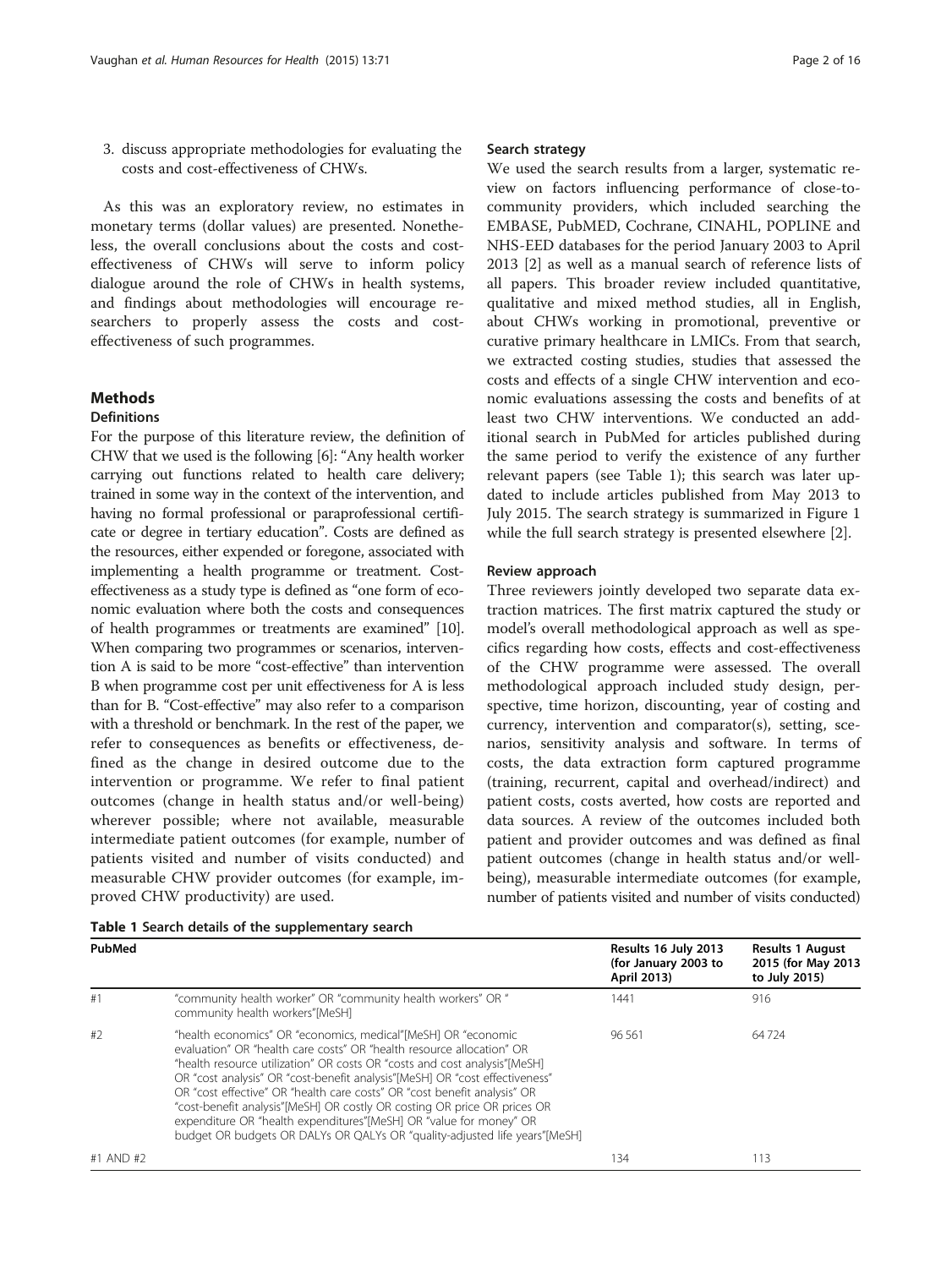<span id="page-2-0"></span>

and measurable CHW provider outcomes (for example, improved CHW productivity). The cost-effectiveness measure was also indicated. Although elements of quality were included in our data extraction and analysis, our review did not exclude studies based on a full assessment of study quality, because of the high diversity in types and focuses of the studies.

The second matrix captured the study or model's findings in terms of costs, outcomes and cost-effectiveness. Findings from any sensitivity analyses were also extracted. Systematic reviews were summarized in terms of main CHW-related findings.

We piloted the abstraction process by having the three reviewers jointly analyse and discuss one article and then

discuss as a team questions that arose during data extraction. All papers were then read and abstracted by a single reviewer. Each reviewer completed the data extraction matrix separately, and review results were compiled into a single matrix for analysis. Analysis was done by summarizing and discussing the data within the team, following the categories as presented above. For an overview of the review approach, see Figure [2](#page-3-0).

# Results

# Search results

The search strategy resulted in 32 individual articles about 31 studies being fully reviewed using the data extraction matrix and four review/discussion papers summarized.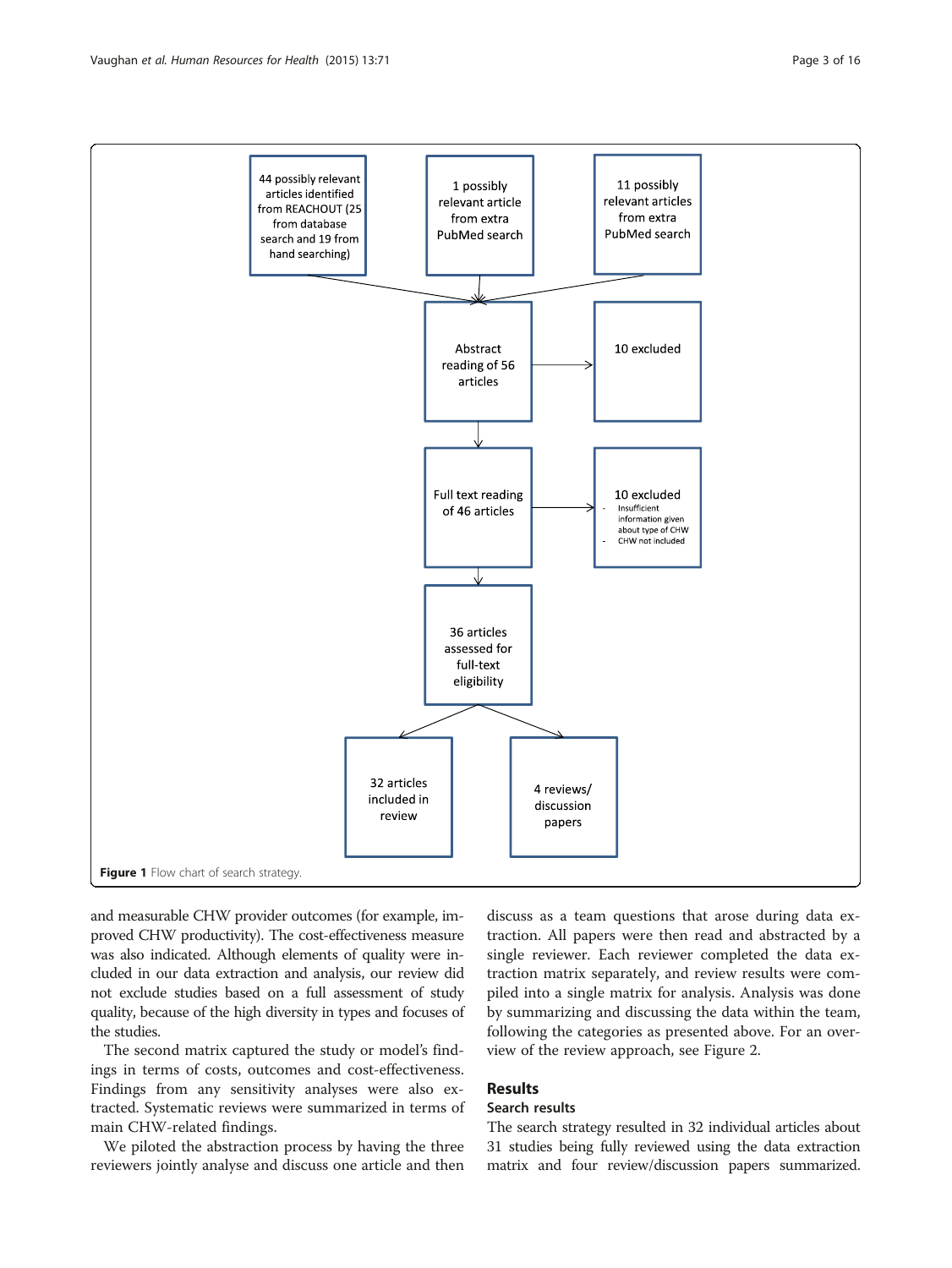<span id="page-3-0"></span>

Table 2 presents an overview of the methodological characteristics of included studies, while Table [3](#page-4-0) outlines the included studies with their location, type of CHW, intervention description, perspective, cost components included, and any assessment regarding cost-effectiveness. These aspects of the included studies are discussed below.

# Types of CHWs, setting and health priorities

In terms of types of CHWs included, the assessed articles included a range of CHW types and nomenclatures (see Table [3](#page-4-0)). Twelve out of 32 articles did not specifically discuss training or the duration was not specified; where mentioned, however, all CHWs received some type of training ranging from 1 day to 1 year [\[11](#page-14-0)–[24\]](#page-14-0).

The studies reported a variety of geographical areas and settings. Eighteen articles presented results from sub-Saharan Africa, nine from Asia and three from Latin America. Two articles included various countries in Africa (see Table [3\)](#page-4-0). A number of different settings were included: home  $(n = 10)$ , villages or general community  $(n = 7)$ , health facility or health centre  $(n = 3)$  and workplace  $(n = 1)$ . One study reviewed the experience of CHWs and mobile health (m-health). Several studies included CHWs operating in various settings  $(n = 4)$ , while seven studies did not specify the exact setting.

Health priority areas addressed by CHWs included reproductive, maternal, newborn and child health (RMNCH,  $n = 13$ , including two reviews), tuberculosis (TB)  $(n = 6)$ , malaria  $(n = 7)$  and a range of other disease areas or multiple areas including (problems regarding) hypertension, diarrhoea, malnutrition, pneumonia, common mental disorders and a range of primary care services ( $n = 7$ ). CHWs working in RMNCH performed a wide variety of activities including basic curative activities, counselling and health promotion, referrals, prenatal care and support during home deliveries. CHWs involved in TB and malaria mainly administered directly

observed therapy (DOT) of TB medicines and dispensed drugs. CHWs working in other disease areas were involved in different types of activities, ranging from health education and promotion, screening, diagnosis and management of some conditions to referrals.

#### Costs

In terms of programme costs included, all but six studies [[12, 13](#page-14-0), [17](#page-14-0), [22, 25, 26](#page-14-0)] clearly included the value of the CHWs' time spent (either compensated or, for

| Table 2 Methodological characteristics of included studies |
|------------------------------------------------------------|
| Methodological Details of included studies                 |

| area                    |                                                                                                                                                                                                                                                                                                                                                                                                                                                                                       |  |  |  |  |  |
|-------------------------|---------------------------------------------------------------------------------------------------------------------------------------------------------------------------------------------------------------------------------------------------------------------------------------------------------------------------------------------------------------------------------------------------------------------------------------------------------------------------------------|--|--|--|--|--|
| Study type              | 17 economic evaluations, often comparing CHWs<br>with facility-based practice                                                                                                                                                                                                                                                                                                                                                                                                         |  |  |  |  |  |
|                         | 5 articles looked at the costs and benefits of a<br>single intervention or programme                                                                                                                                                                                                                                                                                                                                                                                                  |  |  |  |  |  |
|                         | 10 articles included cost data only                                                                                                                                                                                                                                                                                                                                                                                                                                                   |  |  |  |  |  |
| Perspective             | Provider or health system perspectives ( $n = 15$ )                                                                                                                                                                                                                                                                                                                                                                                                                                   |  |  |  |  |  |
|                         | Wider societal perspectives ( $n = 14$ )                                                                                                                                                                                                                                                                                                                                                                                                                                              |  |  |  |  |  |
|                         | Three studies did not specify the perspective taken                                                                                                                                                                                                                                                                                                                                                                                                                                   |  |  |  |  |  |
| Time horizon            | Only four studies included a time horizon greater<br>than 1 year                                                                                                                                                                                                                                                                                                                                                                                                                      |  |  |  |  |  |
|                         | The others ( $n = 28$ ) either did not specify a time<br>horizon or used 1 year                                                                                                                                                                                                                                                                                                                                                                                                       |  |  |  |  |  |
| Sensitivity<br>analysis | 17 studies performed a sensitivity analysis, the<br>majority ( $n = 10$ ) using a one-way or univariate<br>analysis                                                                                                                                                                                                                                                                                                                                                                   |  |  |  |  |  |
|                         | Variables used in the sensitivity analysis include<br>the following: unit costs and quantities of provider<br>and patient cost items, assumptions about training<br>(varying the intensity, excluding one type of<br>training and varying the cost of the training),<br>varying discount and exchange rates, administrative<br>support, useful life of capital items and effectiveness<br>data, including CHW salaries, including inclusion of<br>life years saved and deaths averted |  |  |  |  |  |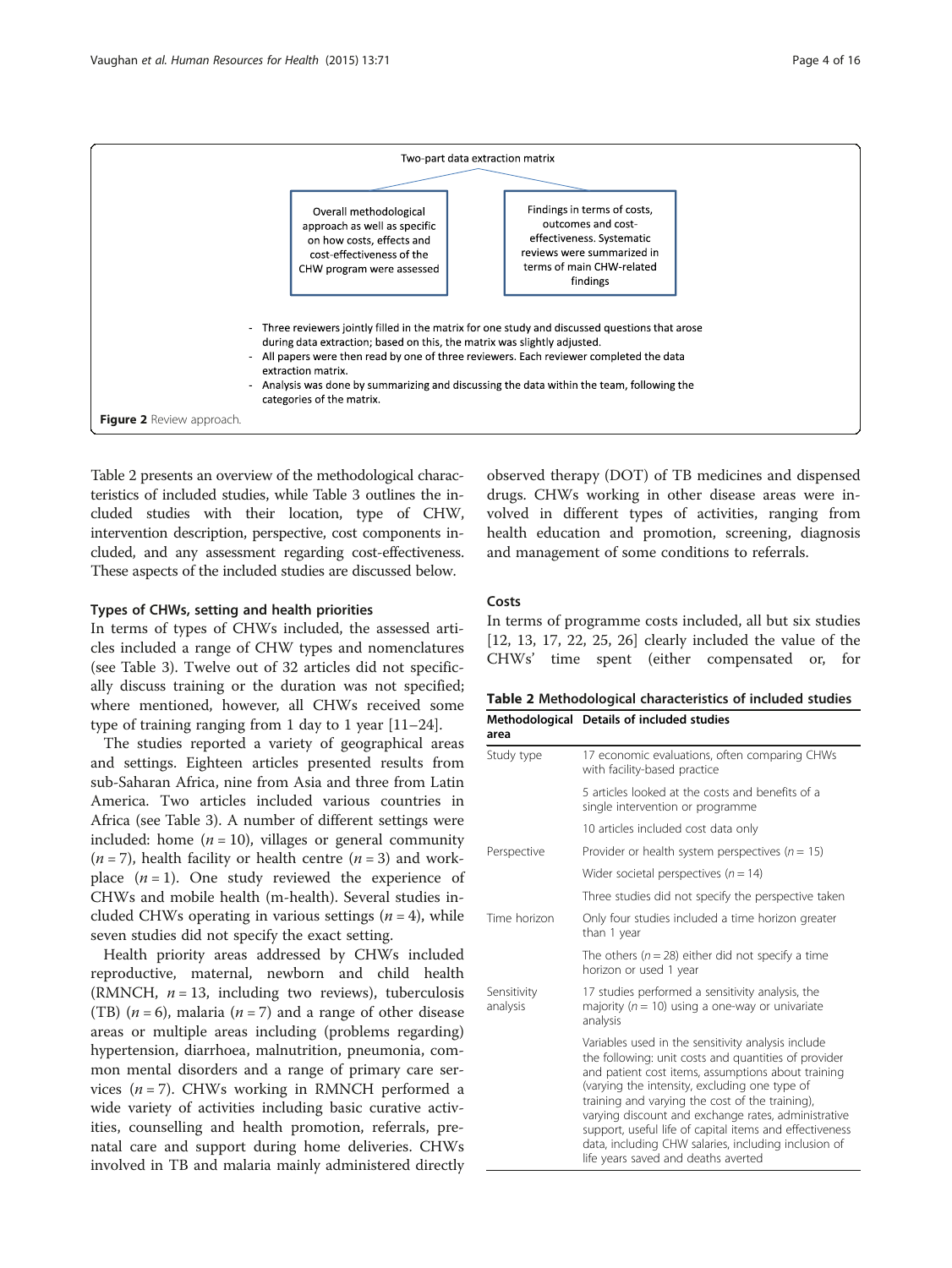<span id="page-4-0"></span>

| Study                                     | Country    | Type of CHW                      | <b>Description</b>                                                                                                                                                                                    | Type of study and                                                                  |     |           | Programme costs included          |           | Patient   | Narrative conclusion on<br>cost and/or<br>included cost-effectiveness                                                                                                                                                                                                                                                                                                                                                  |
|-------------------------------------------|------------|----------------------------------|-------------------------------------------------------------------------------------------------------------------------------------------------------------------------------------------------------|------------------------------------------------------------------------------------|-----|-----------|-----------------------------------|-----------|-----------|------------------------------------------------------------------------------------------------------------------------------------------------------------------------------------------------------------------------------------------------------------------------------------------------------------------------------------------------------------------------------------------------------------------------|
|                                           |            |                                  |                                                                                                                                                                                                       | perspective                                                                        |     |           | Training Capital Recurrent Joint/ | overhead  | costs     |                                                                                                                                                                                                                                                                                                                                                                                                                        |
| Maternal health                           |            |                                  |                                                                                                                                                                                                       |                                                                                    |     |           |                                   |           |           |                                                                                                                                                                                                                                                                                                                                                                                                                        |
| Alem et al.<br>2012 [27]                  | Bangladesh | CHWs                             | Dissemination of health<br>messages, identifying<br>pregnancies, bringing<br>pregnant women to birthing<br>huts, accompanying them<br>during their delivery and<br>providing newborn care by<br>CHWs. | Costing of CHW<br>dropout from a<br>provider perspective.                          | Yes | Yes       | Yes                               | Yes       | No        | CHW dropout after training<br>and working for 1 month<br>leads to foregone health<br>services as well as recruitment<br>and training of replacements.<br>With an additional investment<br>double the initial investment<br>per CHW, the organization<br>reduces dropout, can make<br>additional cost savings (not<br>recruiting and training a<br>replacement) and fewer<br>services are foregone in the<br>community. |
| Sutherland<br>and Bishai.<br>2009 [39]    | India      | Village health<br>workers (VHWs) | Simulation study on maternal<br>health: prevention of PPH<br>and anaemia by VHWs.                                                                                                                     | Cost-effectiveness study<br>from a provider<br>perspective.                        | Yes | No        | Yes                               | <b>No</b> | <b>No</b> | Misoprostol prevention and<br>treatment provided by VHWs<br>are both more cost-effective<br>than standard care (although<br>standard care is not defined).<br>Treatment is significantly<br>more cost-effective than<br>prevention in terms of cost<br>per life saved.                                                                                                                                                 |
| Sutherland<br>et al. 2010<br>$[40]$       | India      | <b>VHWs</b>                      | Simulation study on<br>prevention of PPH by VHWs.                                                                                                                                                     | Cost-effectiveness study<br>from a provider<br>perspective.                        | Yes | <b>No</b> | Yes                               | <b>No</b> | <b>No</b> | Misoprostol prevention and<br>treatment provided by VHWs<br>are both more cost-effective<br>than standard care (although<br>standard care is not defined).<br>Treatment is significantly<br>more cost-effective than<br>prevention in terms of cost<br>per life saved.                                                                                                                                                 |
| Chin-Quee<br>2013 [26]<br>Neonatal health | Zambia     | CHWs                             | Family planning intervention<br>by CHWs                                                                                                                                                               | Costs and benefits of a<br>single intervention<br>from a programme<br>perspective. | Yes | No        | Yes                               | No.       | No.       | Provision of injectable<br>contraceptives by CHWs<br>can be done at low cost<br>when added to an existing<br>community-based distribution<br>package.                                                                                                                                                                                                                                                                  |
| Borghi et al. Nepal<br>2005 [11]          |            | Women group<br>facilitators      | Maternal health intervention<br>with women's groups.                                                                                                                                                  | Economic evaluation<br>with provider perspective<br>alongside RCT                  | Yes | Yes       | Yes                               | Yes       | <b>No</b> | Women groups facilitated by<br>lay health workers could<br>provide a cost-effective way<br>of reducing neonatal deaths<br>compared to current practice.                                                                                                                                                                                                                                                                |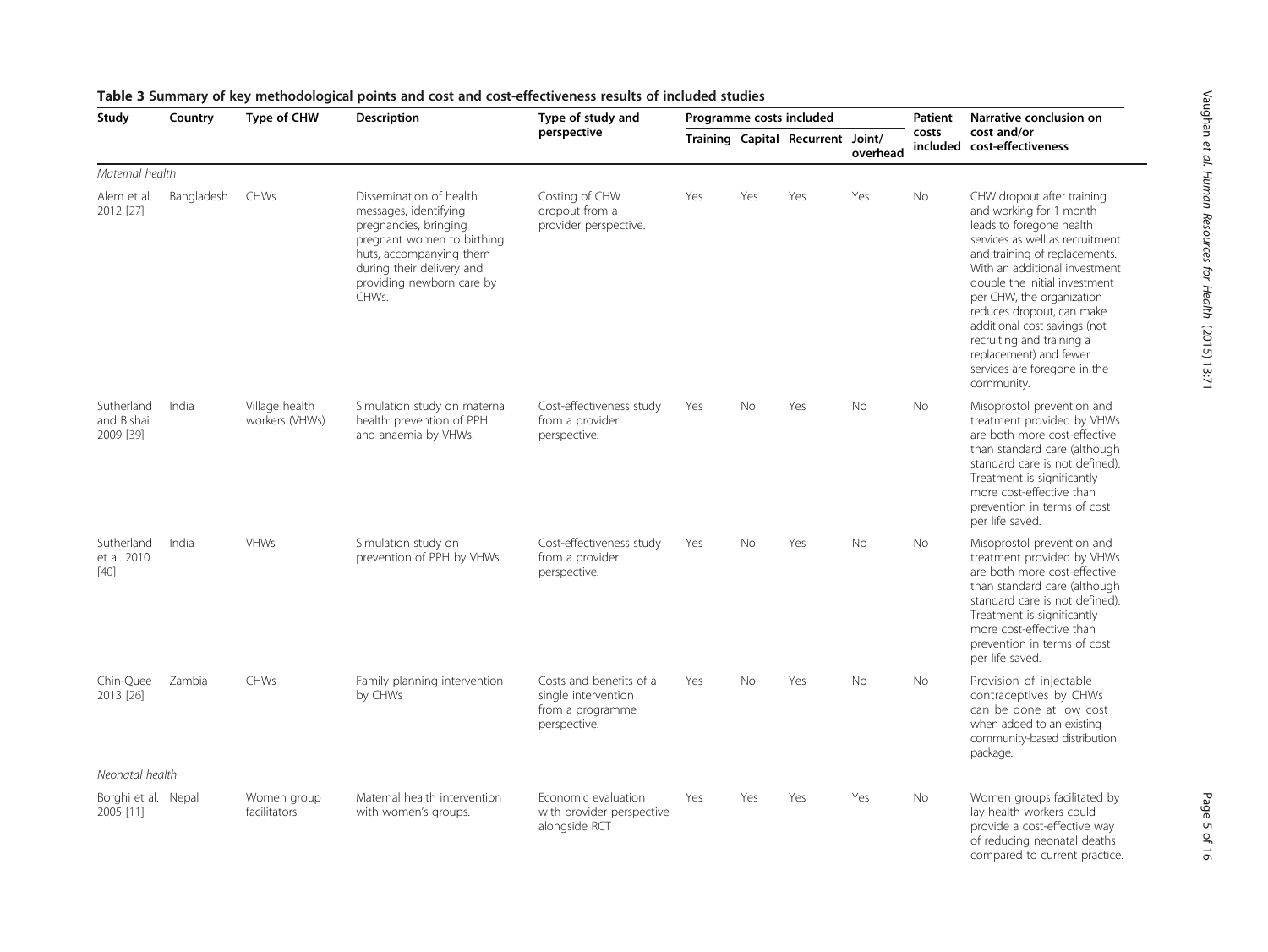| Chola et al.<br>2011 [28]            | Uganda | Peer supporters                                                                                    | Breastfeeding intervention<br>delivered by local women<br>trained as peer supporters.                                             | Costing study from<br>a local provider<br>perspective                                                                                                                                         | Yes     | Yes         | Yes | Yes       | No        | The use of local women<br>trained as peer supporters to<br>individually counsel women<br>about exclusive breast feeding<br>can be implemented in sub-<br>Saharan Africa at a "sustainable<br>cost".                                                                                                                                                              |
|--------------------------------------|--------|----------------------------------------------------------------------------------------------------|-----------------------------------------------------------------------------------------------------------------------------------|-----------------------------------------------------------------------------------------------------------------------------------------------------------------------------------------------|---------|-------------|-----|-----------|-----------|------------------------------------------------------------------------------------------------------------------------------------------------------------------------------------------------------------------------------------------------------------------------------------------------------------------------------------------------------------------|
| Sabin et al.<br>2012 [38]            | Zambia | Traditional birth<br>attendants (TBAs)                                                             | Neonatal healthcare delivered<br>by trained TBAs.                                                                                 | Costing and cost-<br>effectiveness study<br>alongside RCT; financial<br>analysis based on trial<br>costs only then expanded<br>to intervention economic<br>costs from societal<br>perspective | Yes     | <b>No</b>   | Yes | <b>No</b> | <b>No</b> | The strategy of using trained<br>TBAs to perform the neonatal<br>resuscitation protocol (NRP)<br>and antibiotics with facilitated<br>referral to a health centre<br>(AFR) to reduce neonatal<br>mortality was found to be<br>highly cost-effective as<br>compared to GDP per capita<br>and per WHO guidelines in<br>Zambia.                                      |
| Child health                         |        |                                                                                                    |                                                                                                                                   |                                                                                                                                                                                               |         |             |     |           |           |                                                                                                                                                                                                                                                                                                                                                                  |
| Fiedler 2003 Honduras<br>$[16]$      |        | Monitors/CHWs                                                                                      | Growth monitoring of children<br>under two by CHWs. The CHW<br>treats and refers children under<br>five to health services.       | Costing study from a<br>health service<br>perspective.                                                                                                                                        | Yes     | Unclear Yes |     | No        | No        | CHW programme cost 11%<br>of the facility-based alternative<br>while saving outpatient visits<br>and costs.                                                                                                                                                                                                                                                      |
| Fiedler et al. Honduras<br>2008 [17] |        | Monitors/CHWs                                                                                      | Growth monitoring of children<br>under two by CHWs. The CHW<br>treats and refers children under<br>five to health services.       | Costing study from a<br>health service<br>perspective                                                                                                                                         | Yes     | Unclear Yes |     | No        | No        | CHW programme cost 11%<br>of the facility-based alternative<br>while saving outpatient visits<br>and costs.                                                                                                                                                                                                                                                      |
| Nonvignon<br>et al. 2012<br>$[19]$   | Ghana  | <b>CHWs</b>                                                                                        | CHW home management of<br>malaria using two different drugs, with a societal<br>by voluntary community-based<br>agents in Ghana.  | Cost-effectiveness study<br>perspective                                                                                                                                                       | Unclear | Yes         | Yes | Unclear   | Unclear   | Home management of under-<br>five fevers by trained, unpaid<br>community volunteers through<br>diagnosis and dispensing of<br>antimalarials and/or antibiotics<br>was found to be a cost-<br>effective strategy (in terms<br>of cost per DALY averted<br>compared with threshold<br>recommended by WHO) for<br>reducing under-five mortality<br>in this setting. |
| Prinja et al.<br>2013 [36]           | India  | Auxiliary nurse<br>midwives (ANM),<br>(AWW) and<br>accredited social<br>health activists<br>(ASHA) | Comparison of costs of<br>integrated management of<br>anganwadi workers neonatal and childhood<br>illnesses (IMNCI) and no IMNCI. | Economic evaluation<br>from a programme<br>perspective nested in<br>an effectiveness trial                                                                                                    | Yes     | Yes         | Yes | Yes       | <b>No</b> | Implementation of IMNCI<br>imposes additional costs to<br>the health system; cost-<br>effectiveness needs to be<br>assessed in a comprehensive<br>economic evaluation.                                                                                                                                                                                           |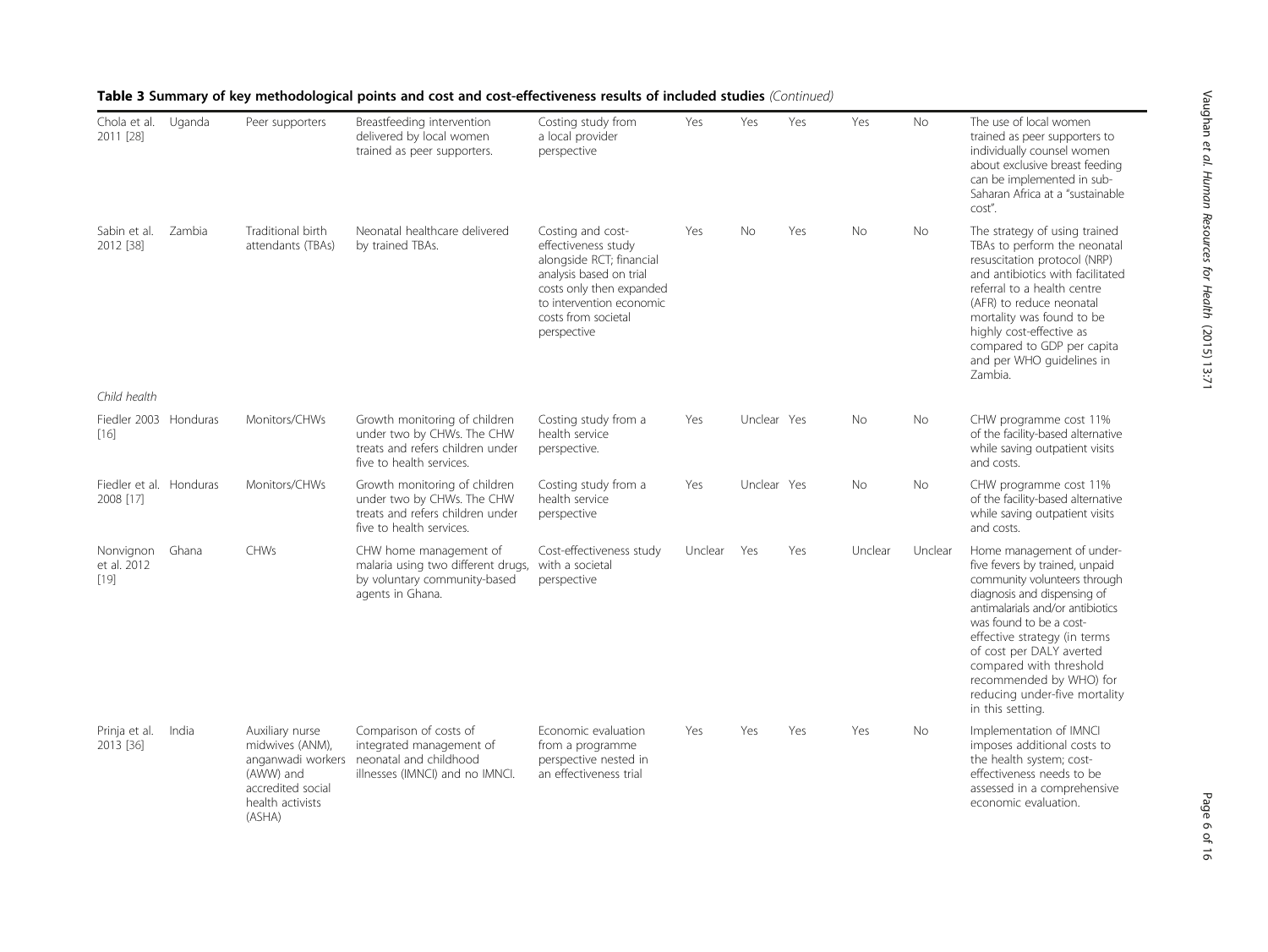| Puett et al.<br>2013 [37]            | Bangladesh   | <b>CHWs</b>                        | Comparison of home<br>management of severe acute<br>nutrition versus facility-based<br>inpatient treatment.                                                                                                         | Cos-effectiveness study<br>from a societal perspective                                        | Yes            | Yes         | Yes | Yes       | Yes | Treatment of severe acute<br>malnutrition by CHWs is<br>highly cost-effective compared<br>to facility-based treatment.                                                                                                                                                                                         |
|--------------------------------------|--------------|------------------------------------|---------------------------------------------------------------------------------------------------------------------------------------------------------------------------------------------------------------------|-----------------------------------------------------------------------------------------------|----------------|-------------|-----|-----------|-----|----------------------------------------------------------------------------------------------------------------------------------------------------------------------------------------------------------------------------------------------------------------------------------------------------------------|
| Tozan et al. Africa<br>2010 [23]     |              | <b>CHWs</b>                        | A community-based pre-<br>referral artesunate treatment<br>and referral programme by<br>CHWs for children suspected<br>to have severe malaria in areas<br>with poor access to formal<br>healthcare in rural Africa. | Cost and effects of<br>single intervention from<br>a provider perspective                     | Unclear        | <b>No</b>   | Yes | <b>No</b> | No. | Pre-referral artesunate<br>treatment delivered by<br>CHWs is a cost-effective<br>(as compared to GDP<br>per capita and per WHO<br>guidelines), life-saving<br>intervention, which can<br>substantially improve the<br>management of severe<br>childhood malaria in rural<br>African settings.                  |
| Tuberculosis                         |              |                                    |                                                                                                                                                                                                                     |                                                                                               |                |             |     |           |     |                                                                                                                                                                                                                                                                                                                |
| Clarke et al.<br>2006 [14]           | South Africa | Lay health workers<br>(LHWs)       | Tuberculosis treatment<br>adherence and counselling by<br>trained LHWs on farms.                                                                                                                                    | Cost-effectiveness<br>analysis alongside RCT<br>from a health district<br>perspective         | N <sub>o</sub> | Unclear Yes |     | No        | No. | Costs to public budgets can<br>be substantially reduced<br>while maintaining or<br>improving case detection<br>and treatment outcomes, by<br>using farm-based LHWs.                                                                                                                                            |
| Datiko and<br>Lindtjørn<br>2010 [15] | Ethiopia     | Health extension<br>workers (HEWs) | HEWs administered DOT for<br>2 months during intensive<br>phase at health post, gave out<br>drugs on monthly basis during<br>continuation phase.                                                                    | Cost and cost-<br>effectiveness as part of<br>randomized trial from a<br>societal perspective | <b>No</b>      | Yes         | Yes | Yes       | Yes | Involving HEWs in TB<br>treatment is cost-effective<br>alternative to health facility<br>delivery.                                                                                                                                                                                                             |
| Floyd et al.<br>2003 [18]            | Malawi       | Guardians                          | Out-patient DOT at health<br>facilities (by CHW) or by<br>community member quardian<br>(only new smear-negative<br>patients), handing out drugs in<br>an urban setting.                                             | Cost and cost-<br>effectiveness from a<br>societal perspective                                | <b>No</b>      | Yes         | Yes | Yes       | Yes | When new smear-positive<br>and smear-negative patients<br>were considered together,<br>the new strategies were<br>associated with a 50%<br>reduction in total annual<br>costs compared with the<br>strategy used until end of<br>October 1997 which did not<br>require any direct observation<br>of treatment. |
| Okello et al. Uganda<br>2003 [20]    |              | Community<br>volunteers            | DOT at community level by<br>village-based volunteers.                                                                                                                                                              | Cost-effectiveness study<br>from a societal<br>perspective                                    | Yes            | <b>No</b>   | Yes | Yes       | Yes | Findings suggest there is a<br>strong economic case for<br>replacing hospital admission<br>for the first 2 months of<br>treatment followed by<br>6 months of daily<br>unsupervised outpatient<br>treatment with community-<br>based care in Uganda,<br>provided it is accompanied                              |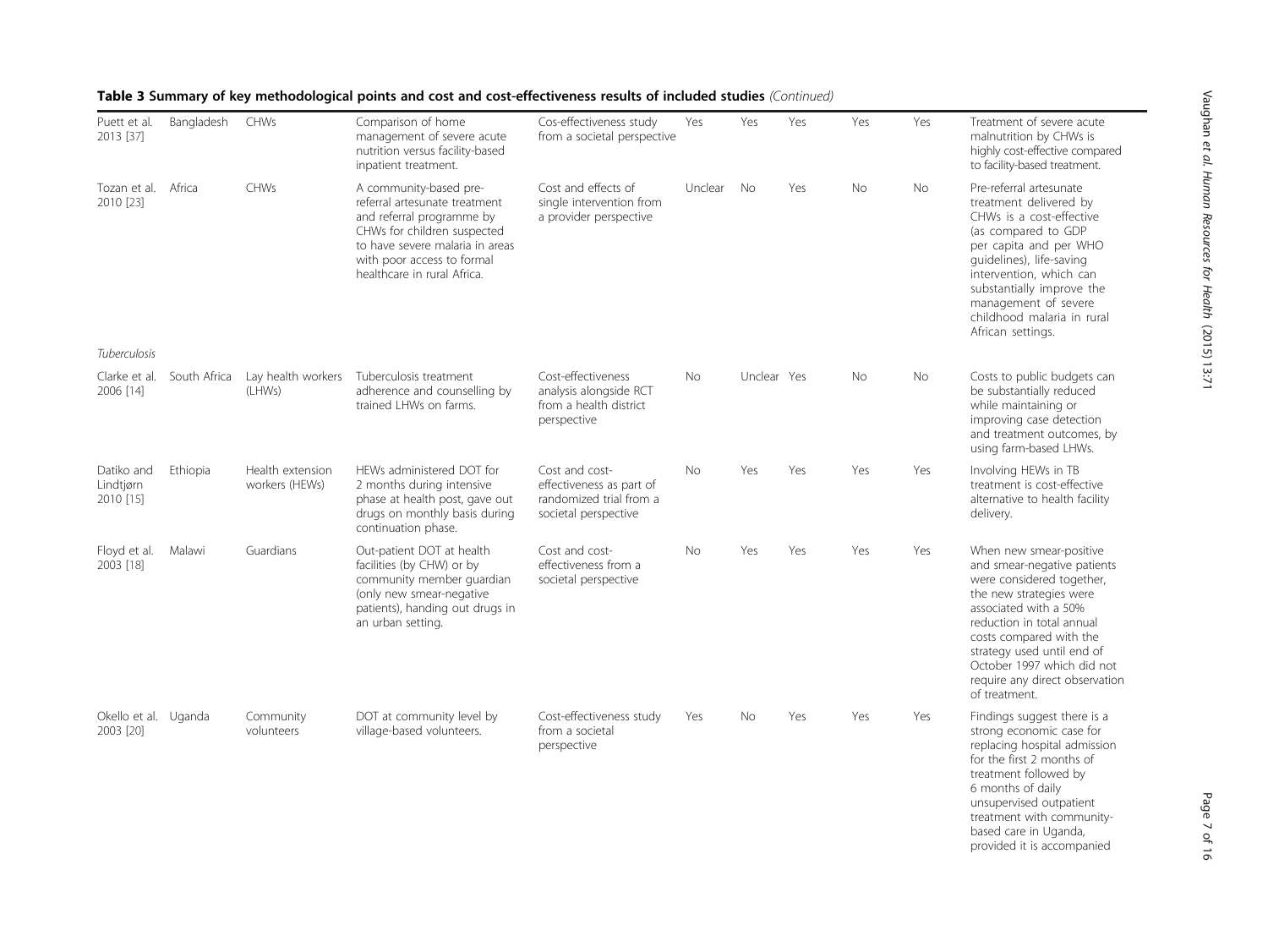|                                    |              |                                                                                                              |                                                                                                                                                                                                                                                                                                                        |                                                                                                    |         |             |     |         |           | by strong investment in<br>activities such as training,<br>community mobilization and<br>programme supervision.                                                  |
|------------------------------------|--------------|--------------------------------------------------------------------------------------------------------------|------------------------------------------------------------------------------------------------------------------------------------------------------------------------------------------------------------------------------------------------------------------------------------------------------------------------|----------------------------------------------------------------------------------------------------|---------|-------------|-----|---------|-----------|------------------------------------------------------------------------------------------------------------------------------------------------------------------|
| Prado et al. Brazil<br>2011 [21]   |              | Trained quardians<br>and CHWs                                                                                | TB care in an urban setting.                                                                                                                                                                                                                                                                                           | Cost-effectiveness study<br>from a societal<br>perspective                                         | Yes     | Yes         | Yes | Yes     | Yes       | Guardian-supervised DOT is<br>an attractive option to<br>complement CHW-s<br>upervised DOT.                                                                      |
| Sinanovic<br>et al. 2003<br>$[22]$ | South Africa | CHWs/LHWs                                                                                                    | New smear-positive pulmonary<br>and retreatment patients re<br>ceiving treatment for TB by<br>CHWs/LHWs.                                                                                                                                                                                                               | Economic evaluation<br>from a societal<br>perspective as part of a<br>prospective cohort study     | Yes     | No          | Yes | Yes     | Yes       | Community-based care is a<br>cost-effective strategy for TB<br>treatment compared with<br>the facility alternative.                                              |
| Malaria                            |              |                                                                                                              |                                                                                                                                                                                                                                                                                                                        |                                                                                                    |         |             |     |         |           |                                                                                                                                                                  |
| Chanda<br>et al. 2011<br>$[13]$    | Zambia       | <b>CHWs</b>                                                                                                  | CHWs using rapid diagnostic<br>test for malaria in Zambia.<br>Complicated malaria cases and<br>non-malaria febrile cases were<br>referred to the nearest health<br>facility for further management.<br>Uncomplicated malaria cases<br>were treated by the CHW using<br>artemisinin-based combination<br>therapy (ACT). | Cost-effectiveness study<br>from a provider<br>perspective                                         | No.     | Yes         | Yes | Yes     | <b>No</b> | Home management of<br>uncomplicated malaria by<br>CHWs was 36% more cost-<br>effective than the standard<br>of care at health facility level<br>in this setting. |
| Conteh<br>et al. 2010<br>$[29]$    | Ghana        | Community-based<br>volunteers                                                                                | Community-based volunteers<br>delivered three different<br>intermittent preventive<br>treatments for malaria in<br>children (IPTc) drug regimens<br>to children aged 3-59 months.                                                                                                                                      | Economic evaluation<br>alongside RCT from a<br>societal perspective                                | Yes     | Yes         | Yes | Unclear | Yes       | Delivery of IPT for children<br>by WHWs is less costly than<br>delivery by nurses working<br>at outpatient departments<br>or EPI outreach.                       |
| Hamainza<br>et al. 2014<br>$[24]$  | Zambia       | <b>CHWs</b>                                                                                                  | Home-based case detection<br>and treatment of malaria with<br>rapid diagnostic tests (RDTs) by<br>CHWs versus facility care.                                                                                                                                                                                           | Costing study from a<br>programme perspective<br>alongside a longitudinal<br>study.                | Unclear | Unclear Yes |     | Unclear | <b>No</b> | This way of delivering testing<br>and treatment may be cost-<br>effective at certain levels if<br>community participation in<br>regular testing is achieved.     |
| Mbonye<br>et al. 2008<br>$[31]$    | Uganda       | TBAs, drug-shop<br>vendors, community<br>reproductive<br>health workers and<br>adolescent peer<br>mobilizers | Directly observed sulfadoxine-<br>pyrimethamine (SP) therapy<br>delivered by trained commu<br>nity resource persons to<br>pregnant women through<br>home visits during second and<br>third trimester in a rural<br>setting.                                                                                            | Cost-effectiveness study<br>from both provider and<br>patient perspectives                         | Yes     | Yes         | Yes | Yes     | Yes       | Community-based delivery<br>of SP during pregnancy<br>increased access and<br>adherence to IPTp and was<br>cost-effective according to<br>World Bank criteria.   |
| Onwujekwe<br>et al. 2007<br>$[41]$ | Nigeria      | <b>CHWs</b>                                                                                                  | Community members<br>conducted treatment of<br>presumptive malaria in<br>uncomplicated adults and<br>children.                                                                                                                                                                                                         | Costs and benefits of a<br>single intervention from<br>both provider and<br>community perspectives | Yes     | Unclear Yes |     | Unclear | Unclear   | CHWs are an economically<br>viable and "potentially cost-<br>effective" (no comparator or<br>benchmark given) source for                                         |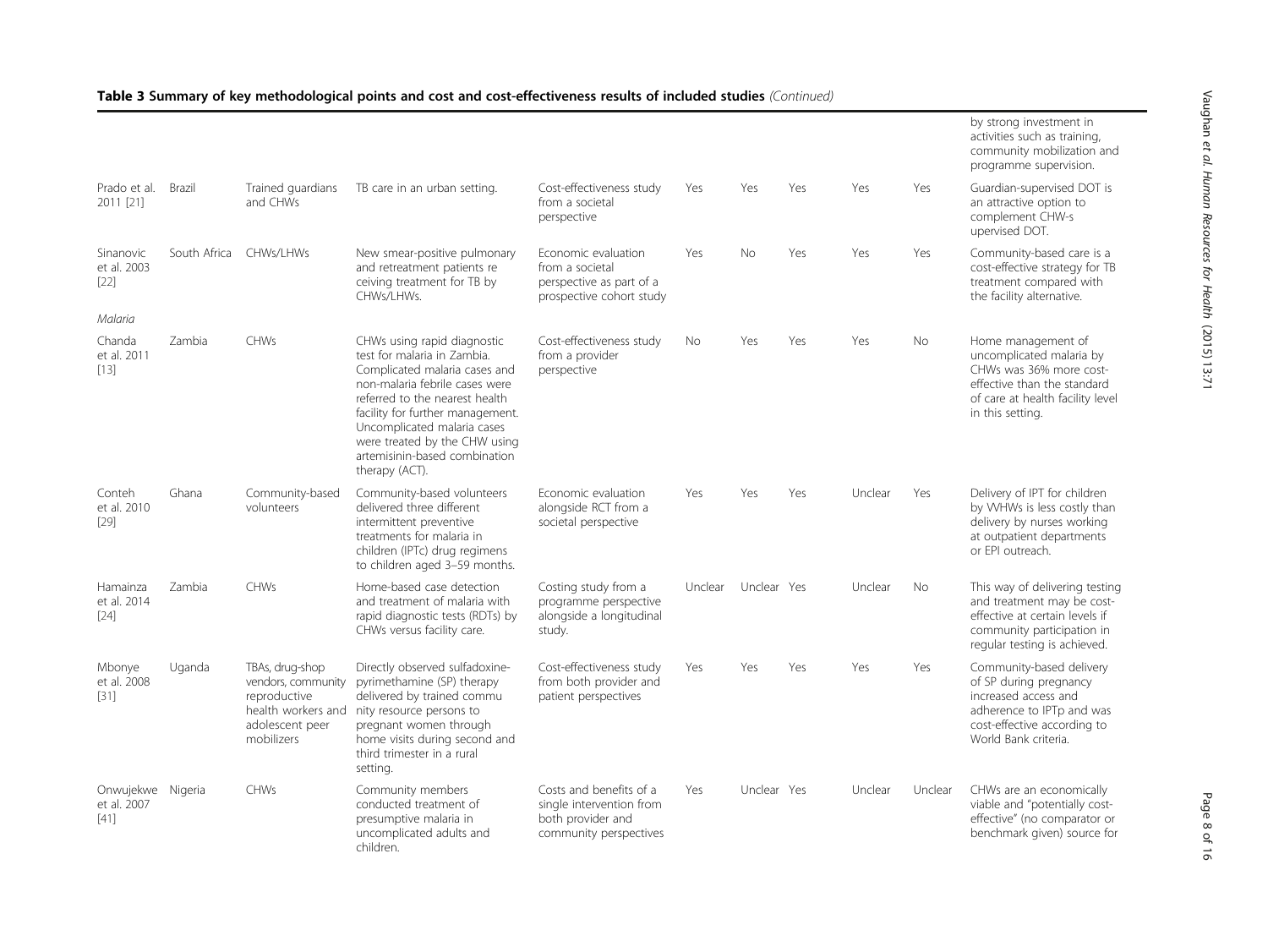| eas. |  |  |
|------|--|--|
|      |  |  |
|      |  |  |
|      |  |  |
|      |  |  |
|      |  |  |
|      |  |  |
|      |  |  |
|      |  |  |
|      |  |  |

Vaughan

et al. Human

Resources

for Health

(2015) 13:71

|                                      |                                 |             |                                                                                                                                                                                                                                                               |                                                                                         |     |             |     |         |           | providing timely, appropriate<br>treatment of malaria in rural areas                                                                                                                                                            |
|--------------------------------------|---------------------------------|-------------|---------------------------------------------------------------------------------------------------------------------------------------------------------------------------------------------------------------------------------------------------------------|-----------------------------------------------------------------------------------------|-----|-------------|-----|---------|-----------|---------------------------------------------------------------------------------------------------------------------------------------------------------------------------------------------------------------------------------|
| Patouillard<br>et al. 2011<br>$[33]$ | Ghana                           | <b>VHWs</b> | VHWS dispensed IPTc during<br>three consecutive scheduled<br>days from a central point of<br>each village.                                                                                                                                                    | Costing study from a<br>provider perspective<br>alongside community<br>randomized trial | Yes | Yes         | Yes | Yes     | No        | Delivery of IPT for children<br>by VHWs is less costly then<br>delivery by nurses working<br>at outpatient departments<br>or EPI outreach.                                                                                      |
|                                      | Other or multiple disease areas |             |                                                                                                                                                                                                                                                               |                                                                                         |     |             |     |         |           |                                                                                                                                                                                                                                 |
| Bowser<br>et al. 2015<br>$[34]$      | Mozambique CHWs                 |             | Multi-year comparison of costs<br>and benefits of delivery by<br>CHWs of specialized targeted<br>package of primary care<br>interventions including family<br>planning, maternal health,<br>malaria, diarrhoea, pneumonia,<br>TB, HIV, malnutrition and more. | Cost-effectiveness study<br>taking a programme<br>perspective                           | Yes | Yes         | Yes | Yes     | No        | Using CHWs to deliver a<br>range of primary care services<br>can be less costly than other<br>community-based<br>programmes.                                                                                                    |
| Buttorf et al. India<br>2012 [12]    |                                 | LHWs        | LHWs/counsellors counselled<br>on mental disorders.                                                                                                                                                                                                           | Economic evaluation<br>from a societal<br>perspective alongside<br>RCT                  | No. | Yes         | Yes | Unclear | Yes       | LHW intervention resulted<br>in cost savings from both a<br>provider and patient<br>perspective and achieved<br>the same outcomes, making<br>it more cost-effective than<br>standard care at public<br>primary care facilities. |
| Gaziano<br>et al. 2014<br>$[42]$     | South Africa                    | CHWs        | This study compares CHWs<br>visiting patients with<br>uncontrolled hypertension two<br>times a year with undefined<br>usual care.                                                                                                                             | Cost-utility study using<br>a Markov model.<br>perspective undefined                    | Yes | Unclear Yes |     | Unclear | <b>No</b> | The intervention is cost-<br>saving, with the life cost<br>being less than the annual<br>cost due to reductions in<br>non-fatal cardiovascular<br>disease-related events.                                                       |
| Jafar et al.<br>2011 [30]            | Pakistan                        | <b>CHWs</b> | CHWs provided advice at three<br>monthly intervals on the<br>importance of physical activity,<br>diet and smoking cessation.                                                                                                                                  | Cost-effectiveness study<br>from a societal perspective<br>alongside RCT                | Yes | Yes         | Yes | Yes     | Yes       | A combined intervention of<br>HHE plus training of general<br>practitioners to control high<br>blood pressure is the most<br>cost-effective solution as<br>compared with other options.                                         |
| Mahmud<br>et al. 2010<br>$[25]$      | Malawi                          | <b>CHWs</b> | CHWs using text messages<br>delivered a variety of services<br>including requesting<br>medication deliveries, notifying<br>patient deaths, sending<br>appointment reminders,<br>monitoring treatment<br>adherence for TB DOTS and<br>ART, queries and more.   | Costing study with<br>unspecified perspective<br>(seems to be hospital)                 | No. | Unclear Yes |     | Unclear | No        | m-health intervention<br>delivered by CHWs resulted<br>in both professional worker<br>time and monetary savings<br>compared with previous<br>practice (a CHW programme<br>without the m-health<br>intervention).                |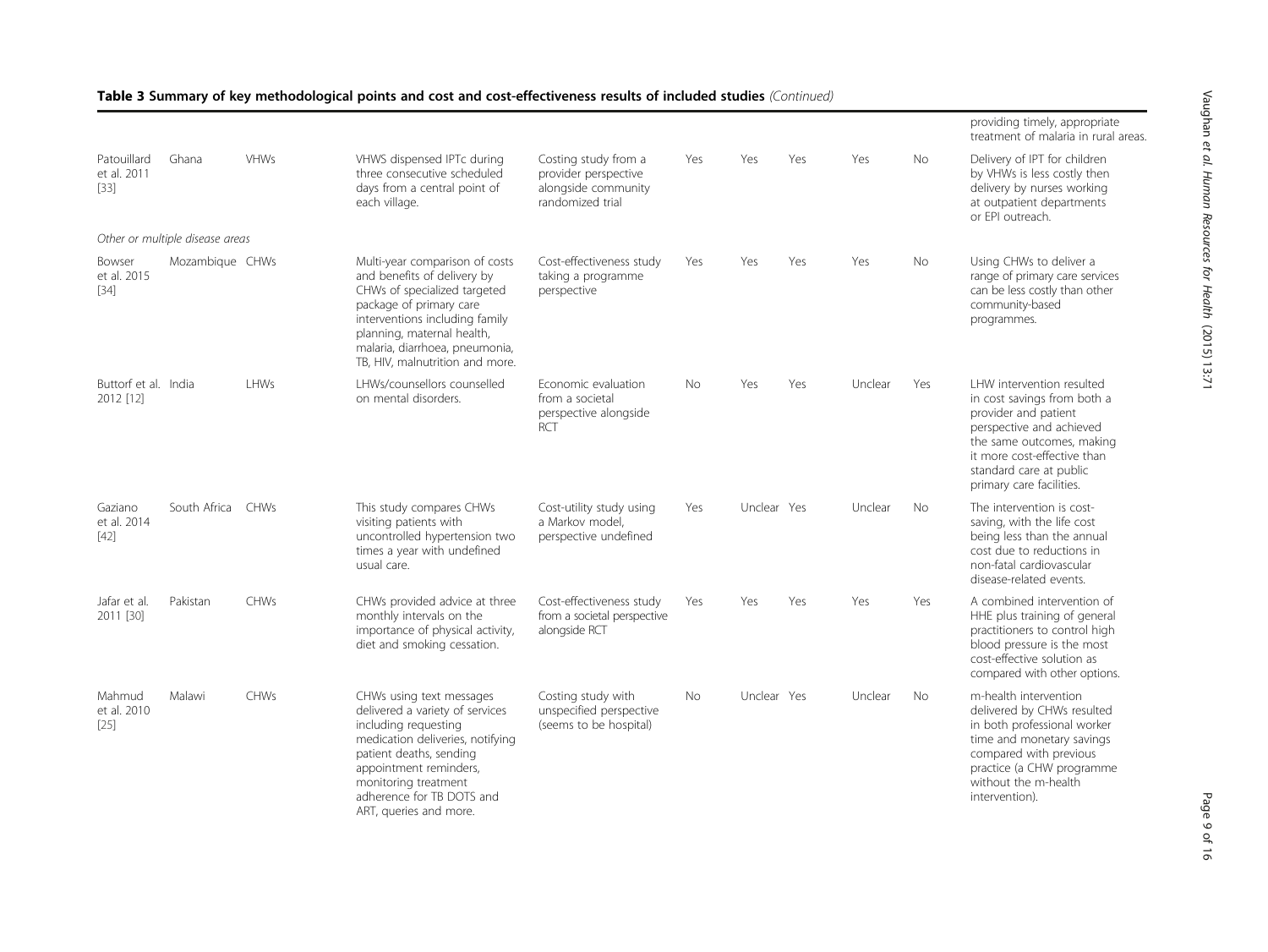| McCord<br>et al. 2013<br>$[32]$ | Sub-Saharan<br>Africa | CHWs                                                                                                                                            | Various (diarrhoea, malaria,<br>malnutrition, TB screening,<br>pneumonia, management of<br>pregnancy and health<br>promotion).                                    | Costing study from<br>unspecified perspective<br>(seems to be programme)        | Yes     | Yes | Yes | Yes       | No. | Comprehensive CHW<br>subsystems can be deployed<br>across sub-Saharan Africa at<br>a cost that is modest com<br>pared with project costs of<br>primary healthcare system. |
|---------------------------------|-----------------------|-------------------------------------------------------------------------------------------------------------------------------------------------|-------------------------------------------------------------------------------------------------------------------------------------------------------------------|---------------------------------------------------------------------------------|---------|-----|-----|-----------|-----|---------------------------------------------------------------------------------------------------------------------------------------------------------------------------|
| Prinja et al.<br>2014 [35]      | India                 | Auxiliary nurse<br>midwives (ANMs),<br>multi-purpose<br>health workers<br>(MPHWs) and<br>accredited social<br>health activist<br>(ASHA) workers | Range of primary care services<br>delivered by three types of CHWs<br>at the sub-centre health facility<br>level; study compares having<br>one ANM with two ANMs. | Costing and cost-<br>effectiveness study<br>from a health system<br>perspective | Unclear | Yes | Yes | <b>No</b> | No. | Hiring a second ANM at the<br>sub-centre level is very<br>cost-effective given the<br>incremental cost per unit<br>increase in ANC coverage.                              |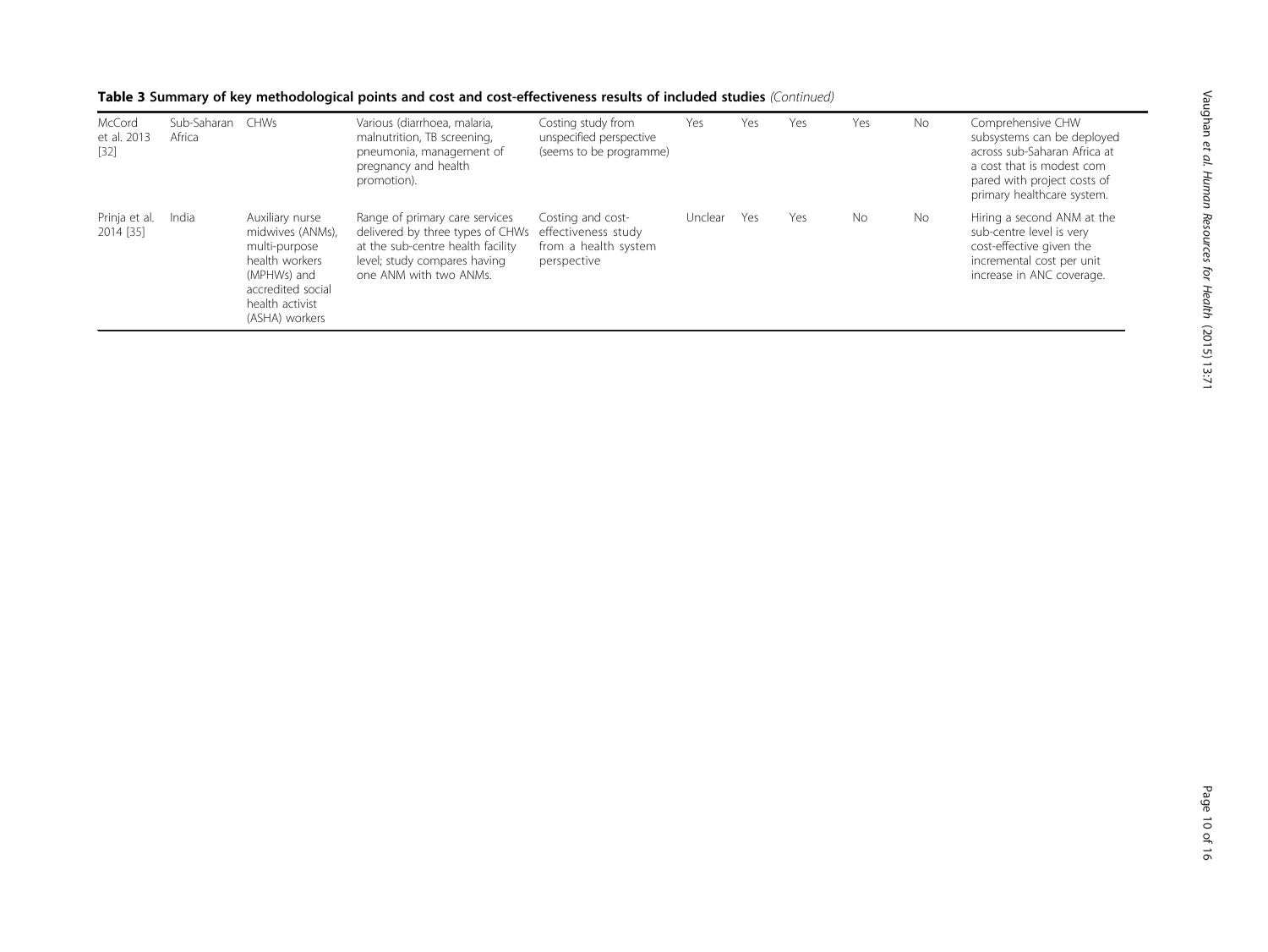volunteers, opportunity cost or shadow price) and recurrent expenses such as materials, supplies, transport and supervision, although the individual unit quantities and costs were rarely reported. Eighteen studies included the value of capital items such as vehicles and equipment although the specifics were not always mentioned [[11](#page-14-0)–[13](#page-14-0), [15, 18](#page-14-0), [19, 21](#page-14-0), [27](#page-14-0)–[37\]](#page-14-0). Overhead costs were included in 17 studies [[11, 13, 15](#page-14-0), [18, 20](#page-14-0)–[22, 27](#page-14-0), [28, 30](#page-14-0)–[37\]](#page-14-0), for example, for TB, on the basis of the proportion of total health facility visits or inpatient days for which TB accounted. Three of the 13 studies used a flat rate of 15% or 30% [[13, 30, 32](#page-14-0)].

Patient costs were included in 11 of the studies [[12](#page-14-0), [15](#page-14-0), [18](#page-14-0)–[22, 29](#page-14-0)–[31, 37\]](#page-14-0), including time for visits and hospitalization as well as transport, medicines, food and other expenses.

The studies relied on a wide range of data sources, including budget and expenditure files from health facilities, hospitals, districts, government price lists, patient questionnaires, literature, time sheets, payroll records, ministries of health and finance and project accounts.

Many of the studies did not estimate costs over a future time period; therefore, a discount rate was unnecessary. Four studies discounted costs at 3% [\[11](#page-14-0), [19](#page-14-0), [33, 38](#page-14-0)] and two others at 5% [[27, 30](#page-14-0)]. The costing year ranged from 1996 to 2011, and all but one [\[23](#page-14-0)] reported in US dollars.

Studies reported costs in a number of different ways, including weighted mean costs [\[15\]](#page-14-0), average programme costs [\[15](#page-14-0)], average costs [\[12](#page-14-0), [13, 27,](#page-14-0) [39](#page-15-0), [40\]](#page-15-0), cost per activity [[20, 21\]](#page-14-0), cost per patient managed or treated [[18, 22,](#page-14-0) [41\]](#page-15-0), cost per child [[16, 17](#page-14-0), [23](#page-14-0), [33](#page-14-0), [35, 36\]](#page-14-0), cost per inhabitant covered [[32\]](#page-14-0) or per capita [\[24](#page-14-0)] and total annual costs [\[19](#page-14-0), [29, 31](#page-14-0)–[34](#page-14-0), [37\]](#page-14-0). Two studies estimated potential cost savings, from reduced facility visits [\[17](#page-14-0)] and reductions in non-fatal cardiovascular events [\[42](#page-15-0)], and another mentioned that the CHW intervention (TB care) may lead to a reduction in multi-drug-resistant TB and the related drug costs [\[14](#page-14-0)].

# **Outcomes**

Various outcome measures reported by included studies are presented in Table 4. As for costs, many of the studies did not estimate benefits over a future time period; therefore, a discount rate was unnecessary. Two studies mentioned discounting future benefits at 3% [\[19, 31\]](#page-14-0) and another at 5% [[30\]](#page-14-0) in the base case or standard analysis. Data sources for outcomes included randomized trials, monitoring and evaluation systems, organizational and government offices, demographic surveillance systems and patient treatment registers. One study used assumptions about yearly incidence and disease progression [\[23\]](#page-14-0).

#### Table 4 Outcome measures

| Taple 4 Outcome measures                                |                                                |  |  |  |  |  |  |  |
|---------------------------------------------------------|------------------------------------------------|--|--|--|--|--|--|--|
| Outcomes at the level of health status and well-being   |                                                |  |  |  |  |  |  |  |
| TB studies                                              | Sputum smear results                           |  |  |  |  |  |  |  |
|                                                         | TB cure rate                                   |  |  |  |  |  |  |  |
|                                                         | Treatment completion rate                      |  |  |  |  |  |  |  |
|                                                         | Treatment success rate                         |  |  |  |  |  |  |  |
| Malaria studies                                         | Incidence of malaria and anaemia               |  |  |  |  |  |  |  |
| MNCH studies                                            | Neonatal mortality                             |  |  |  |  |  |  |  |
|                                                         | Deaths averted                                 |  |  |  |  |  |  |  |
|                                                         | DAI Ys averted                                 |  |  |  |  |  |  |  |
|                                                         | Incidence of acute PPH and severe<br>PPH cases |  |  |  |  |  |  |  |
|                                                         | Anaemia cases averted                          |  |  |  |  |  |  |  |
| Other studies                                           | Systolic blood pressure                        |  |  |  |  |  |  |  |
|                                                         | Presence/absence of depression<br>or anxiety   |  |  |  |  |  |  |  |
| Intermediate outcomes: patient level                    |                                                |  |  |  |  |  |  |  |
| Number of patients registered or who received treatment |                                                |  |  |  |  |  |  |  |
| Increased patient enrollment                            |                                                |  |  |  |  |  |  |  |
| Number of patients counselled                           |                                                |  |  |  |  |  |  |  |
| Number of patient visits made                           |                                                |  |  |  |  |  |  |  |
| Number of referrals made                                |                                                |  |  |  |  |  |  |  |
| Proportion of cases appropriately diagnosed and treated |                                                |  |  |  |  |  |  |  |
| Number of doses taken by patients                       |                                                |  |  |  |  |  |  |  |
| Weeks of exclusive breastfeeding                        |                                                |  |  |  |  |  |  |  |
| Couple years of protection                              |                                                |  |  |  |  |  |  |  |
| Intermediate outcome: health worker level               |                                                |  |  |  |  |  |  |  |
| Professional health worker time gained                  |                                                |  |  |  |  |  |  |  |

#### Cost-effectiveness

Where assessed, the studies presented the cost-effectiveness of CHWs in terms of cost per visit [\[28\]](#page-14-0), cost per patient or presumptive case successfully treated [[14, 15, 20](#page-14-0), [41](#page-15-0)], cost per patient cured [\[18](#page-14-0), [21\]](#page-14-0), cost per patient completing treatment [[18, 37](#page-14-0)], cost per disability-adjusted life year (DALY) averted [[23, 30](#page-14-0), [37, 38,](#page-14-0) [40](#page-15-0)], cost per malaria case averted [[29\]](#page-14-0), cost per malaria case correctly diagnosed and treated [\[13](#page-14-0)], cost per case recovered [[12](#page-14-0)], cost per couple-year of protection [[26\]](#page-14-0), cost per life year saved [\[11,](#page-14-0) [39](#page-15-0)] and cost per death averted [[37](#page-14-0)]. Three studies reported the cost-effectiveness ratio comparing two interventions [[19](#page-14-0), [31, 35](#page-14-0)].

# Overall assessment of cost and cost-effectiveness by disease area

For ease of reporting, both costing and cost-effectiveness findings are presented below. For a summary of all results by disease area, see Table [3](#page-4-0).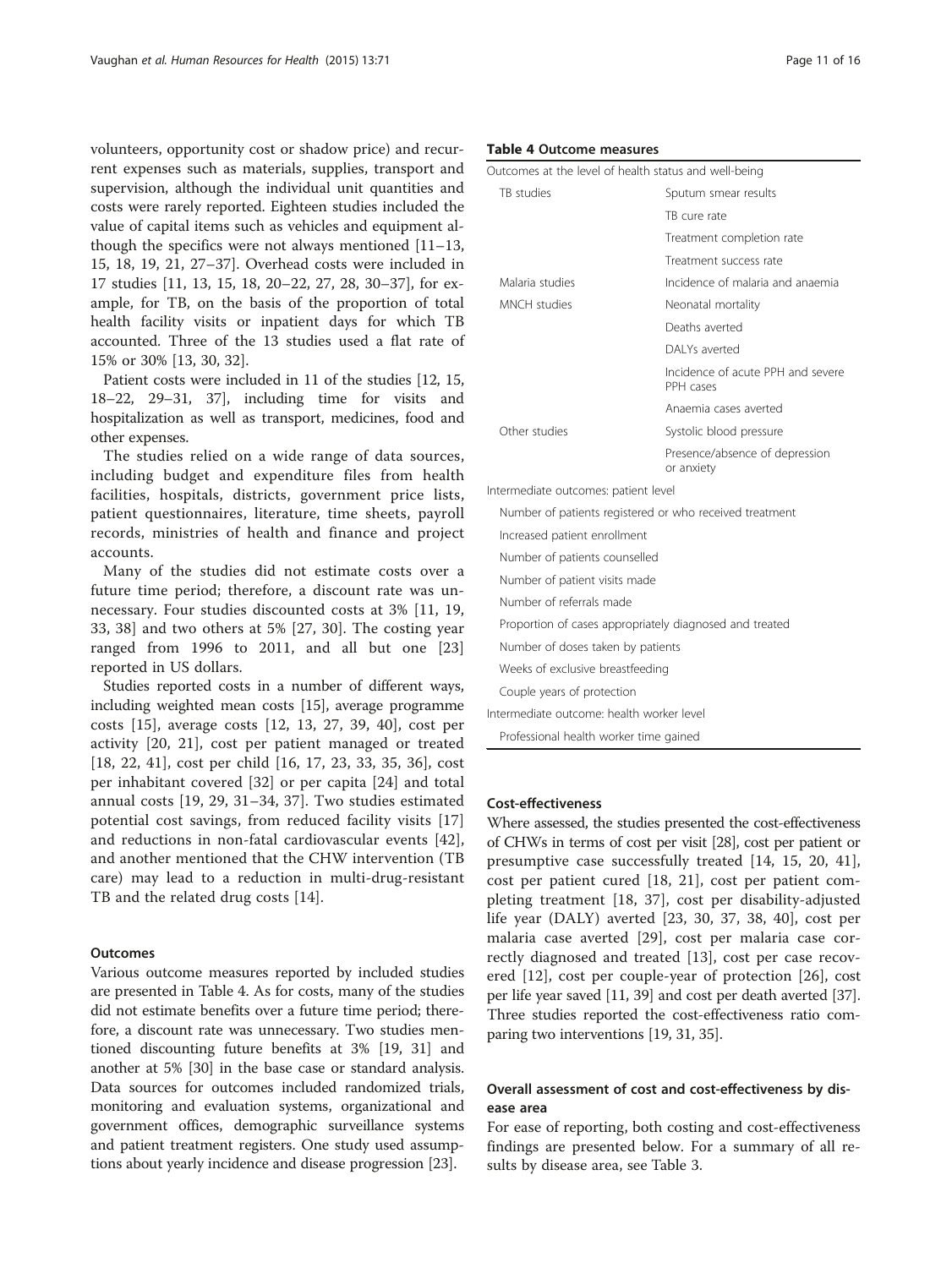#### **RMNCH**

Findings about the costs and cost-effectiveness of CHWs for a number of different RMNCH conditions and for different types of activities are generally positive. For maternal health, misoprostol prevention and treatment provided by village health workers were found to be more cost-effective than standard care (although standard care was not defined). Treatment was also found to be significantly more cost-effective than prevention in a simulation setting (looking at cost per life saved only) [[39, 40](#page-15-0)]. With regard to family planning, Chin-Quee et al. found the cost of adding an intervention to deliver injectable contraceptives to an existing community-based distribution package to be "low" [\[26](#page-14-0)]. In the area of neonatal health, women groups facilitated by lay health workers (LHWs) and trained traditional birth attendants (TBAs) were found to be cost-effective ways of reducing neonatal deaths compared to current practice [\[11](#page-14-0), [38](#page-14-0)]. The use of local women trained as peer supporters to individually counsel women about exclusive breast feeding was found to be implementable in sub-Saharan Africa at a "sustainable cost" [[28\]](#page-14-0).

For child health, CHWs were found to be costeffective for reducing under-five mortality and resulted in cost savings compared to the facility-based alternative for under-five child growth monitoring, counselling, curative care treatment and free-of-charge medicines as well as home visits as needed [[16, 17, 19](#page-14-0)]. A study from India found implementation of integrated management of neonatal and child illnesses by CHWs imposed additional costs to the health system, but could not draw a conclusion about cost-effectiveness [[36](#page-14-0)], while a study from Bangladesh on community management of severe acute malnutrition found the practice to be more costeffective than facility-based inpatient treatment [\[37](#page-14-0)]. Two reviews of literature on the use of lay and community health workers in vaccination programmes by Corluka et al. [[43\]](#page-15-0) and Pegurri et al. [\[44](#page-15-0)] found these workers to be more cost-effective options than the comparator which did not include LHWs, including in an outreach setting.

#### TB

Studies from Brazil [[21\]](#page-14-0), Ethiopia [\[15\]](#page-14-0), Malawi [\[18](#page-14-0)], South Africa [[14, 22](#page-14-0)] and Uganda [[20\]](#page-14-0) found that using CHWs during the non-hospitalized phase of TB treatment is a cost-effective alternative to facility-based treatment. CHWs were found to reduce the cost per patient successfully treated and cured anywhere from 40% to 74% compared with facility-based provision. Okello et al. point out the importance of proper training and supervision in achieving success [[20\]](#page-14-0).

#### **Malaria**

Results are limited but generally positive from studies in favour of the cost-effective use of CHWs for malaria programmes compared with regular care. Studies found the delivery of intermittent preventive treatment (IPT) of malaria for children by village health workers was less costly then delivery by nurses in outpatient departments or immunization outreach [[29, 33](#page-14-0)]; community-based delivery of sulfadoxine-pyrimethamine (SP) during pregnancy increased access, improved adherence to IPT and was cost-effective according to World Bank criteria [\[31](#page-14-0)]; and home management of uncomplicated malaria by CHWs was 36% more cost-effective than the standard care in health facilities [[13\]](#page-14-0). The use of pre-referral artesunate for the treatment of childhood malaria by CHWs was found to be a cost-effective (according to WHO guidelines comparing cost per DALY averted with gross domestic product (GDP) per capita), life-saving intervention with potential application in rural African settings where CHW programmes are already in place (comparing cost per DALY averted with GDP per capita, according to WHO guidelines) [[23\]](#page-14-0). A study from Zambia looking at active and passive case detection by CHWs including testing and treatment concluded that the programme may be cost-effective when community participation in regular testing reached certain levels [[24\]](#page-14-0). Additionally, based on results from two villages, Onwujekwe et al. concluded that starting up a CHW programme for malaria control nationwide in Nigeria is potentially "cost-effective", although no comparator or benchmark was given [\[41](#page-15-0)].

#### Other health priority areas

For wider primary care, studies have found that CHWs increased the coverage and equity of service delivery at low cost compared with alternatives, that using CHWs can be less costly than other community-based programmes and that comprehensive CHW subsystems can be deployed across sub-Saharan Africa at a modest cost compared with the project costs of a primary healthcare system [[9, 32, 34\]](#page-14-0). A study from India further found that adding an additional primary care community-based health worker to the lowest level of the health facility was cost-effective, though results were only be measured in terms of cost of increasing ANC coverage [\[35\]](#page-14-0).

Findings related to the cost-effectiveness of CHWs for other disease areas were limited but generally favourable to the use of CHWs to control hypertension (although in one study best results were achieved when combined with general practitioner training as well) [[30](#page-14-0), [42\]](#page-15-0) and for interpersonal therapy and case management of patients with mental disorders [\[12](#page-14-0)]. Additionally, an mhealth intervention implemented by CHWs on a variety of healthcare topics including treatment adherence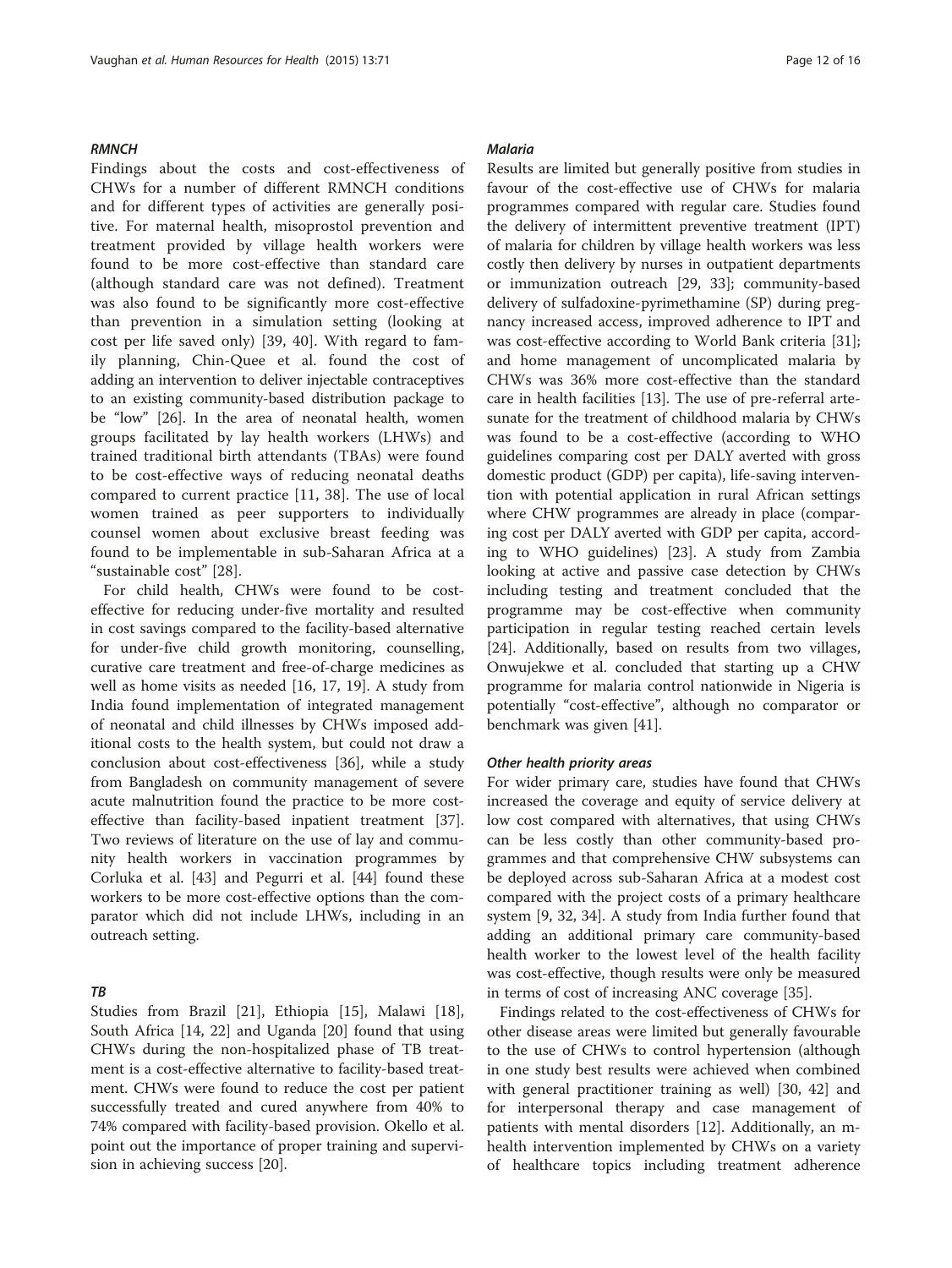monitoring, appointment reminders and emergency care resulted in monetary as well as time savings [[25\]](#page-14-0).

Overall, the results of this analysis are in line with findings from the review/discussion papers included in this study. Perry et al. found that where the costeffectiveness of CHW-provided interventions is compared with that of facility-based interventions, the CHW-provided interventions are generally found to be more cost-effective [[45](#page-15-0)], and Walker et al. found CHWs working in primary healthcare, vaccination and TB control programmes increase the coverage and equity of service delivery at low cost compared with alternative modes of service organization [\[9](#page-14-0)].

#### **Discussion**

This review has found promising evidence in favour of the cost-effectiveness of CHWs as compared with standard practice or alternative delivery models or when comparing cost-effectiveness findings with a benchmark such as GDP per capita, although results should be interpreted with the understanding of both minor and major methodological challenges.

#### Methodological issues and limitations

This analysis of 36 articles and reviews from the period January 2003 to July 2015 has revealed the variety of methodological approaches used to assess the costs and cost-effectiveness of CHWs, which limits both comparability and generalizability. Additionally, many articles did not provide sufficient details about study design or methodological assumptions, such as time horizon and study perspective, data quality and sources, limiting their usefulness. However, these were often earlier articles and may reflect the newness of economic evaluation methods. Many studies also failed to recognize the limitations of their data or question the quality. A mixed methods approach to costing and cost-effectiveness studies could enhance insight on the functioning and communityperceived value of CHWs and therefore add much-needed depth to a costing or cost-effectiveness study.

The issue of perspective has emerged as an important methodological challenge in this review: approximately half the studies in this review took a provider or health service perspective. Because of the nature of CHWs, taken from and embedded in the community, as well as health economics methodologies developed to date, current ways of assessing costs and benefits of these programmes (including use of the provider or government perspective) fail to capture many of the important societal costs and benefits associated with CHWs, such as social capital and trust as identified by Walker et al. [\[9](#page-14-0)] and improved relationships between patients and care providers. These aspects may have fallen outside the purview of economic evaluations to date because they

are not monetizable, but leaving them out means we are failing to capture the true costs and benefits of CHWs in costing studies and economic evaluations. On the issue of perspective, in some cases, CHWs might reduce patient costs (for example, for TB, where patients receiving treatment in the community no longer have to travel to health facilities), making it important to take a wider perspective. And while our review did not touch on financial versus economic costs (how much the project or programme actually pays compared with the overall cost of the project or programme), this is a closely related issue. Additionally, as CHWs often operate as part of larger healthcare teams, it would be desirable to assess their cost-effectiveness as part of the broader health system in which they operate rather than as stand-alone programmes.

Finally, given the large number of CHW programmes, many operating already for decades, this review also reveals that the cost and cost-effectiveness of many CHW programmes have not been extensively and systematically assessed. As CHWs grow in popularity and are incorporated in human resources for health policies and plans in different countries, the need for well-designed and conducted costing and cost-effectiveness studies becomes particularly important.

#### Cost and cost-effectiveness issues

This review has found evidence supporting the costeffective use of CHWs, particularly in the area of TB; there are also studies supporting the cost-effective use of CHWs in the areas of RMNCH, malaria and other disease areas, although their methodology and quality of evidence are less strong. However, even where there is evidence suggesting a better cost-effectiveness of CHWs compared to other service delivery models, results should be interpreted with caution. The reviewed studies used very different methodologies; they compared CHWs to different cadres of health workers, and sometimes, there was no comparator. Furthermore, the studies in this review included and excluded different costs: for example, often they did not include the important and sizeable training and supervision or recruitment and retention costs related to CHWs. Additionally, volunteer time was valued differently in different studies and sometimes excluded altogether. Effectiveness of CHWs was also measured differently in different studies.

On the issue of comparability and generalizability, one fundamental challenge with comparing or generalizing CHW costing and cost-effectiveness findings is the varying nature of CHWs themselves. Although often lumped together, there is a wide typology of CHW models worldwide, with training and competencies varying enormously. Studies should include more details about the type of CHW being assessed and their context, and these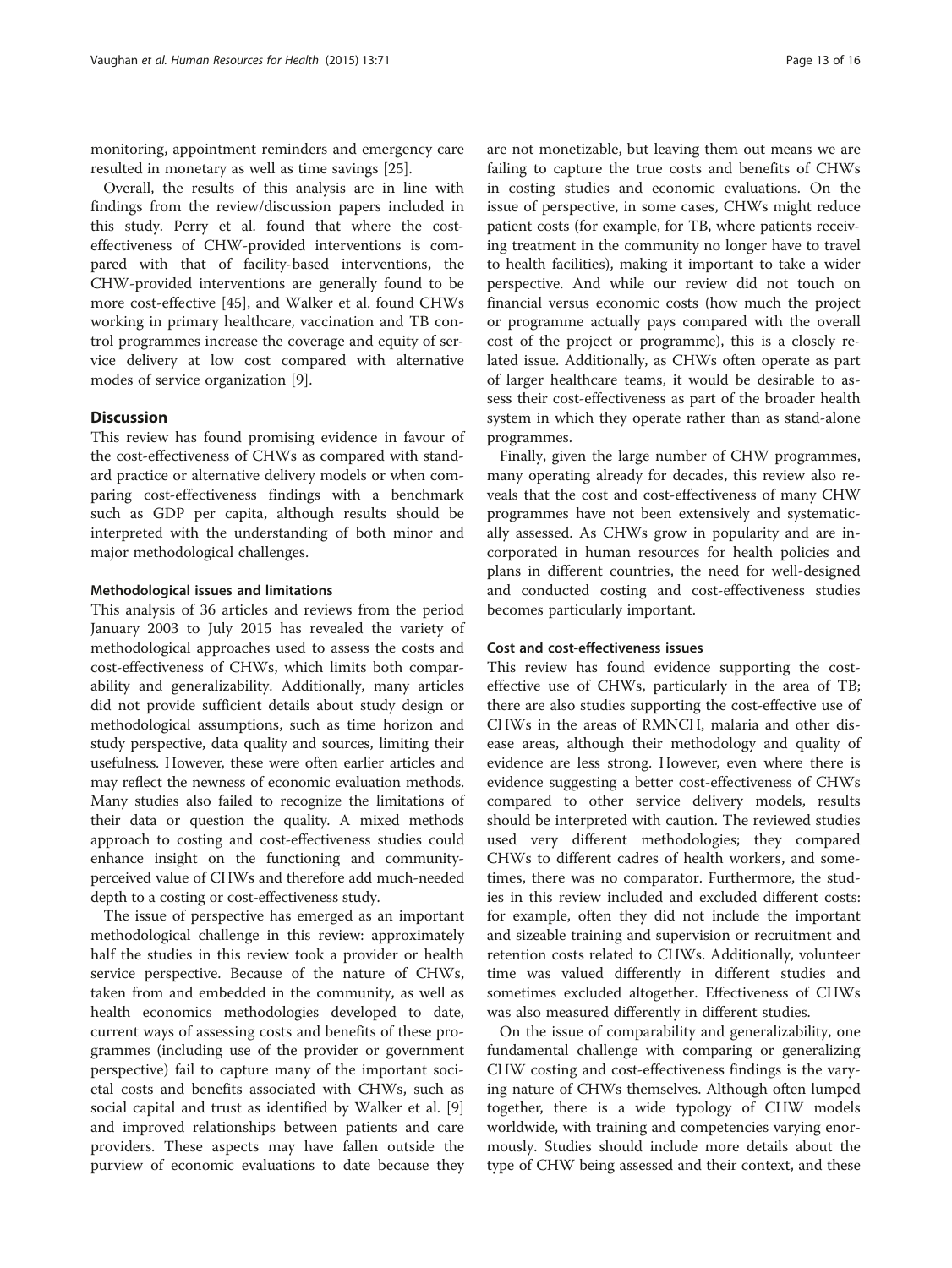differences should be taken into consideration when attempting to compare results [\[46](#page-15-0)].

The majority of articles reviewed documented CHW involvement in short-term or limited duration TB, malaria and RMNCH programmes, reflecting the use of CHWs in some countries for specific health areas or conditions. However, evidence is more limited about the costs or cost-effectiveness of CHWs who take on responsibilities across a wider range of disease areas or conditions and on the long-term cost-effectiveness and systemic implications of these programmes. A study by Alam et al. on maternal health from Bangladesh found retention of CHWs to be a problem, and the cost associated with dropout was significant, leading the programme to be less sustainable [\[27](#page-14-0)]. Cost-effectiveness analyses are often presented as snapshots of a certain short period of time, while longer term issues of retention and sustainability should be considered as well.

Further mixed method research is needed to better understand why CHWs are sometimes cost-effective and sometimes not and if there are fundamental aspects of different health areas that lend themselves to a costeffective use of CHWs. For example, it could by hypothesized that CHWs are cost-effective in the area of TB because the activities performed are limited and easy to standardize, whereas CHW activities in the area of RMNCH may be more varied. It would be interesting to examine CHW cost-effectiveness on the different components of RMNCH separately (for example, antenatal care and deliveries separately) and analyse cost and costeffectiveness differences between these activities. Additionally, research is needed to understand the impact of the task sharing on efficiency, costs and cost-effectiveness of both the programme from which the tasks were split, the CHW and the system as a whole [\[47\]](#page-15-0).

Besides the limitations of the reviewed studies, limitations of this review itself should be taken into consideration. Publication bias is a potential issue; some relevant studies may have been missed if they were not identified by the larger search from which these results were taken or the supplementary PubMed search, and we did not consider grey literature. We have also not specifically evaluated the quality of the reviewed studies, though the review points out methodological shortcomings of the reviewed studies as a whole.

# Conclusions and policy implications

This literature review suggests that using CHWs in health programmes can be a cost-effective intervention in some settings, particularly for TB, with less strong evidence but promising indications of cost-effectiveness in RMNCH and malaria. These findings may relate to the fact that some areas have been evaluated less (and less rigorously) than others, rather than reflecting an

actual difference in cost-effectiveness in the various service delivery areas or interventions.

Notwithstanding the caveats mentioned above about the heterogeneity of the studies and methodological weaknesses, this review shows that CHWs programmes have potential to represent good value for money for governments and donors for delivery of essential health services in LMIC. In developing or scaling up CHW programmes, however, more attention needs to be given to understanding costs and cost-effectiveness from both a government and societal perspective and to integrating community health workers in national healthcare systems in terms of employment, supervision, support and career development [\[48](#page-15-0), [49](#page-15-0)].

#### Abbreviations

CHW: Community health worker; DALY: Disability-adjusted life year; GDP: Gross domestic product; LHW: Lay health worker; LMIC: Low- and middle-income country; RMNCH: Reproductive maternal, newborn and child health; TB: Tuberculosis; TBA: Traditional birth attendant.

#### Competing interests

The authors declare that they have no competing interests.

#### Authors' contributions

KV developed the data extraction matrix, read and analysed articles and drafted the report on which this article is based. MK formulated the search strategy, selected, read and analysed articles and provided feedback to the drafts. SW provided feedback on all drafts, particularly with regard to the discussion. MD read and analysed articles, provided feedback to the drafts and contributed to the discussion. All authors read and approved the final manuscript.

#### Authors' information

KV (MSc, MPP) is a health economist at the Royal Tropical Institute (KIT) who has costed CHW programmes in Indonesia and Namibia. MK (MSc) is a Researcher in Health Systems at KIT. She recently published a systematic review in Health Policy and Planning on intervention design factors that influence performance of CHWs in low- and middle-income countries. SW holds a PhD in Health Economics and is a Professor at Queen Margaret University. MD holds a PhD, MSc and MPH and is a Senior Advisor on Human Resources for Health at KIT.

#### Acknowledgements

This study was carried out as part of a project funded by the UK Department for International Development (DFID) and managed by the Global Health Workforce Alliance (a partnership hosted by the World Health Organization) on assessing the cost-effectiveness of CHW programmes implemented at scale. It was jointly implemented by Queen Margaret University (QMU), Liverpool School of Tropical Medicine (LSTM) and the Royal Tropical Institute (KIT).

The authors acknowledge the comments on earlier drafts by the Global Health Workforce Alliance Secretariat and by the members of the research committee that provided technical guidance and quality assurance over the project: Giorgio Cometto (Global Health Workforce Alliance, WHO), Neil Squires (DFID), Taghreed Adam (Alliance for Health Policy and Systems Research, WHO), Franco Pagnoni (WHO) and Chutima Suraratdecha (United States Agency for International Development).

The search protocol was used with permission from REACHOUT ([http://](http://www.reachoutconsortium.org/) [www.reachoutconsortium.org](http://www.reachoutconsortium.org/)), an ongoing research consortium funded by the European Commission's FP7 Framework for Health focused on maximizing the equity, effectiveness and efficiency of close-to-community services. REACHOUT is implemented by LSTM and KIT together with partners in Bangladesh, Ethiopia, Indonesia, Kenya, Malawi and Mozambique.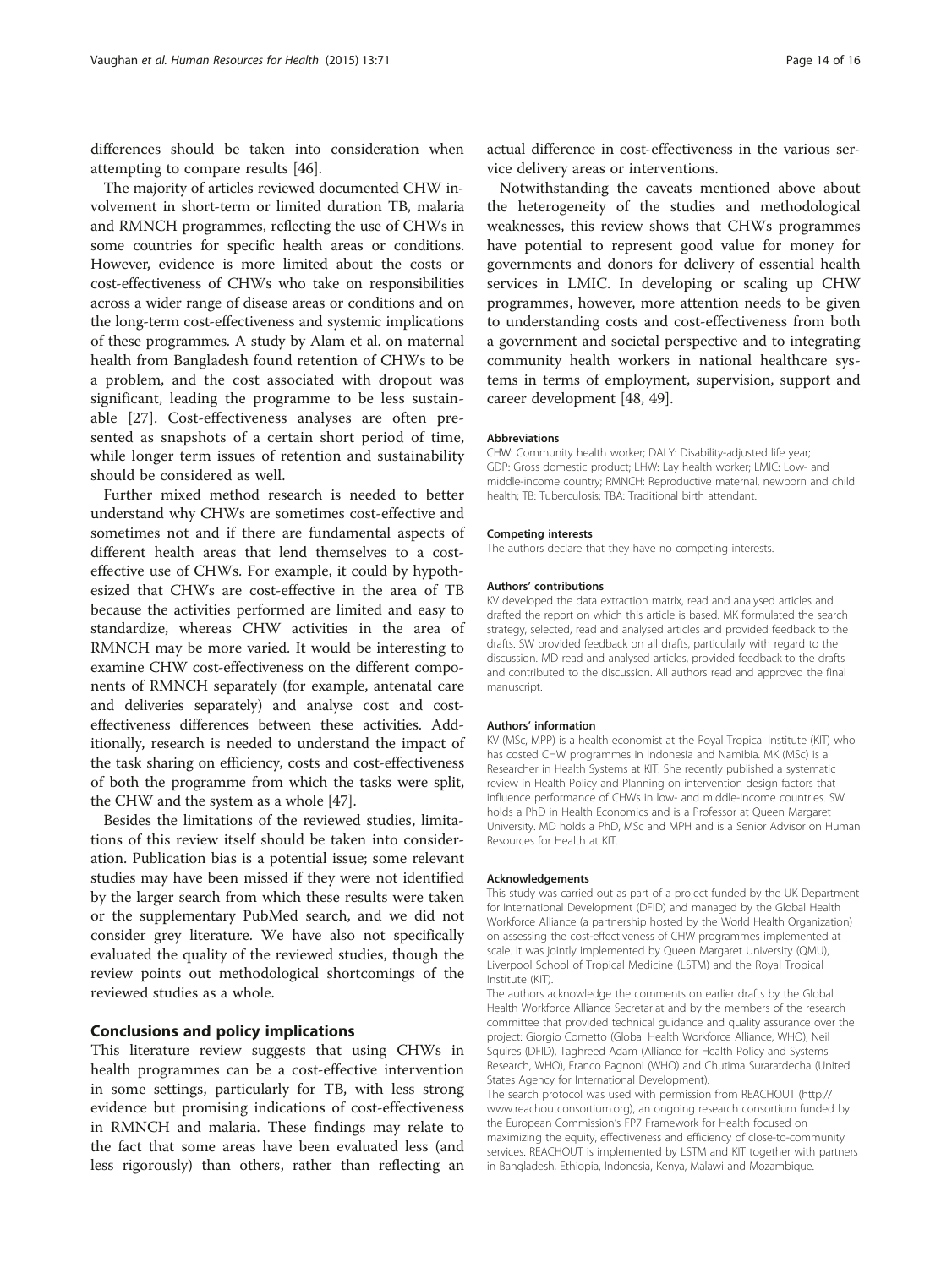#### <span id="page-14-0"></span>Author details

<sup>1</sup>Royal Tropical Institute (KIT), P.O. Box 95001, 1090 HA Amsterdam, The Netherlands. <sup>2</sup>Queen Margaret University, Edinburgh, Scotland.

Received: 6 January 2015 Accepted: 18 August 2015 Published online: 01 September 2015

#### References

- 1. Haines A, Sanders D, Lehmann U, Rowe AK, Lawn JE, Jan S, et al. Achieving child survival goals: potential contribution of community health workers. Lancet. 2007;369:2121–31.
- 2. Kok MC, Dieleman M, Taegtmeyer M, Broerse JE, Kane SS, Ormel H, et al. Which intervention design factors influence performance of community health workers in low- and middle-income countries? A systematic review. Health Policy Plan. 2014;1–21 doi[:10.1093/heapol/czu126](http://dx.doi.org/10.1093/heapol/czu126).
- 3. Perry HB, Zulliger R, Rogers MM. Community health workers in low-, middle-, and high-income countries: an overview of their history, recent evolution, and current effectiveness. Annu Rev Public Health. 2014;35:399–421.
- 4. Schneider H, Lehmann U. Lay health workers and HIV programmes: implications for health systems. AIDS Care. 2010;22 Suppl 1:60–7.
- 5. Glenton C, Scheel IB, Lewin S, Swingler GH. Can lay health workers increase the uptake of childhood immunisation? Systematic review and typology. Trop Med Int Health. 2011;16:1044–53.
- 6. Lewin S, Munabi-Babigumira S, Glenton C, Daniels K, Bosch-Capblanch X, van Wyk BE, et al. Lay health workers in primary and community health care for maternal and child health and the management of infectious diseases. Cochrane Database Syst Rev (Online). 2010;3, CD004015.
- 7. van Ginneken N, Tharyan P, Lewin S, Rao GN, Meera SM, Pian J, et al. Non-specialist health worker interventions for the care of mental, neurological and substance-abuse disorders in low-and middle-income countries. Cochrane Database Syst Rev. 2013;11, CD009149.
- 8. Lehmann U, Sanders D. Community health workers: What do we know about them? The state of the evidence on programmes, activities, costs and impact on health outcomes of using community health workers. World Health Organ. 2007.
- Walker DG, Jan S. How do we determine whether community health workers are cost-effective? Some core methodological issues. J Community Health. 2005;30:221–9.
- 10. Torrance GW, Drummond MF. Methods for the economic evaluation of health care programs. Oxford: Oxford University Press; 2005.
- 11. Borghi J, Thapa B, Osrin D, Jan S, Morrison J, Tamang S, et al. Economic assessment of a women's group intervention to improve birth outcomes in rural Nepal. Lancet. 2005;366:1882–4.
- 12. Buttorff C, Hock RS, Weiss HA, Naik S, Araya R, Kirkwood BR, et al. Economic evaluation of a task-shifting intervention for common mental disorders in India. Evaluation economique d'une intervention de transfert de taches dans le cadre du traitement des troubles mentaux communs en Inde. 2012;90:813–21.
- 13. Chanda P, Hamainza B, Moonga HB, Chalwe V, Banda P, Pagnoni F. Relative costs and effectiveness of treating uncomplicated malaria in two rural districts in Zambia: implications for nationwide scale-up of home-based management. Malar J. 2011;10:159.
- 14. Clarke M, Dick J, Bogg L. Cost-effectiveness analysis of an alternative tuberculosis management strategy for permanent farm dwellers in South Africa amidst health service contraction. Scand J Public Health. 2006;34:83–91.
- 15. Datiko DG, Lindtjørn B. Cost and cost-effectiveness of smear-positive tuberculosis treatment by Health Extension Workers in Southern Ethiopia: a community randomized trial. PLoS One. 2010;5(2):e9158.
- 16. Fiedler JL. A Cost Analysis of the Honduras Community-Based, Integrated Child Care Program (Atención Integral a la Niñez–Comunitaria, AIN-C). In World Bank HNP Discussion Paper. Washington, DC: World Bank; 2003.
- 17. Fiedler JL, Villalobos CA, De Mattos AC. An activity-based cost analysis of the Honduras community-based, integrated child care (AIN-C) programme. Health Policy Plan. 2008;23:408–27.
- 18. Floyd K, Skeva J, Nyirenda T, Gausi F, Salaniponi F. Cost and costeffectiveness of increased community and primary care facility involvement in tuberculosis care in Lilongwe District, Malawi. Int J Tuberc Lung Dis. 2003;7:S29–37.
- 19. Nonvignon J, Chinbuah MA, Gyapong M, Abbey M, Awini E, Gyapong JO, et al. Is home management of fevers a cost-effective way of reducing under-five mortality in Africa? The case of a rural Ghanaian District. Trop Med Int Health. 2012;17:951–7.
- 20. Okello D, Floyd K, Adatu F, Odeke R, Gargioni G. Cost and cost-effectiveness of community-based care for tuberculosis patients in rural Uganda. Int J Tuberc Lung Dis. 2003;7:S72–9.
- 21. Prado TN, Wada N, Guidoni LM, Golub JE, Dietze R, Maciel EL. Costeffectiveness of community health worker versus home-based guardians for directly observed treatment of tuberculosis in Vitoria, Espirito Santo State, Brazil. Cad Saude Publica. 2011;27:944–52.
- 22. Sinanovic E, Floyd K, Dudley L, Azevedo V, Grant R, Maher D, Cost and cost-effectiveness of community-based care for tuberculosis in Cape Town, South Africa. Int J Tuberc Lung Dis. 2003;7:S56–62.
- 23. Tozan Y, Klein EY, Darley S, Panicker R, Laxminarayan R, Breman JG. Prereferral rectal artesunate for treatment of severe childhood malaria: a cost-effectiveness analysis. Lancet. 2010;376:1910–5.
- 24. Hamainza B, Moonga H, Sikaala CH, Kamuliwo M, Bennett A, Eisele TP, et al. Monitoring, characterization and control of chronic, symptomatic malaria infections in rural Zambia through monthly household visits by paid community health workers. Malar J. 2014;13:10.1186.
- 25. Mahmud N, Rodriguez J, Nesbit J. A text message-based intervention to bridge the healthcare communication gap in the rural developing world. Technol Health Care. 2010;18:137–44.
- 26. Chin-Quee D, Bratt J, Malkin M, Nduna MM, Otterness C, Jumbe L, et al. Building on safety, feasibility, and acceptability: the impact and cost of community health worker provision of injectable contraception. Global Health: Science and Practice. 2013;1:316–27.
- 27. Alam K, Khan JA, Walker DG. Impact of dropout of female volunteer community health workers: an exploration in Dhaka urban slums. BMC Health Serv Res. 2012;12:260.
- 28. Chola L, Nkonki L, Kankasa C, Nankunda J, Tumwine J, Tylleskar T, et al. Cost of individual peer counselling for the promotion of exclusive breastfeeding in Uganda. Cost Effectiveness & Resource Allocation. 2011;9:9p.
- 29. Conteh L, Patouillard E, Kweku M, Legood R, Greenwood B, Chandramohan D. Cost effectiveness of seasonal intermittent preventive treatment using amodiaquine & artesunate or sulphadoxine-pyrimethamine in Ghanaian children. PLoS One. 2010;5:e12223.
- 30. Jafar TH, Islam M, Bux R, Poulter N, Hatcher J, Chaturvedi N, et al. Costeffectiveness of community-based strategies for blood pressure control in a low-income developing country: findings from a cluster-randomized, factorial-controlled trial. Circulation. 2011;124:1615–25.
- 31. Mbonye AK, Hansen KS, Bygbjerg IC, Magnussen P. Intermittent preventive treatment of malaria in pregnancy: the incremental cost-effectiveness of a new delivery system in Uganda. Trans R Soc Trop Med Hyg. 2008;102:685–93.
- 32. McCord GC, Liu A, Singh P. Deployment of community health workers across rural sub-Saharan Africa: financial considerations and operational assumptions. Bull World Health Organ. 2013;91:244–253B.
- 33. Patouillard E, Conteh L, Webster J, Kweku M, Chandramohan D, Greenwood B. Coverage, adherence and costs of intermittent preventive treatment of malaria in children employing different delivery strategies in Jasikan, Ghana. PLoS One. 2011;6:e24871.
- 34. Bowser D, Okunogbe A, Oliveras E, Subramanian L, Morrill T. A costeffectiveness analysis of community health workers in Mozambique. J Prim Care Community Health. 2015;2150131915579653. doi[:10.1177/](http://dx.doi.org/10.1177/2150131915579653) [2150131915579653](http://dx.doi.org/10.1177/2150131915579653).
- 35. Prinja S, Jeet G, Verma R, Kumar D, Bahuguna P, Kaur M, et al. Economic analysis of delivering primary health care services through community health workers in 3 North Indian states. PLoS One. 2014;9, e91781.
- 36. Prinja S, Mazumder S, Taneja S, Bahuguna P, Bhandari N, Mohan P, et al. Cost of delivering child health care through community level health workers: how much extra does IMNCI program cost? J Trop Pediatr. 2013;59:489–95.
- 37. Puett C, Sadler K, Alderman H, Coates J, Fiedler JL, Myatt M. Costeffectiveness of the community-based management of severe acute malnutrition by community health workers in southern Bangladesh. Health Policy Plan. 2013;28:386–99.
- 38. Sabin LL, Knapp AB, MacLeod WB, Phiri-Mazala G, Kasimba J, Hamer DH, et al. Costs and cost-effectiveness of training traditional birth attendants to reduce neonatal mortality in the Lufwanyama Neonatal Survival study (LUNESP). PLoS One. 2012;7, e35560.